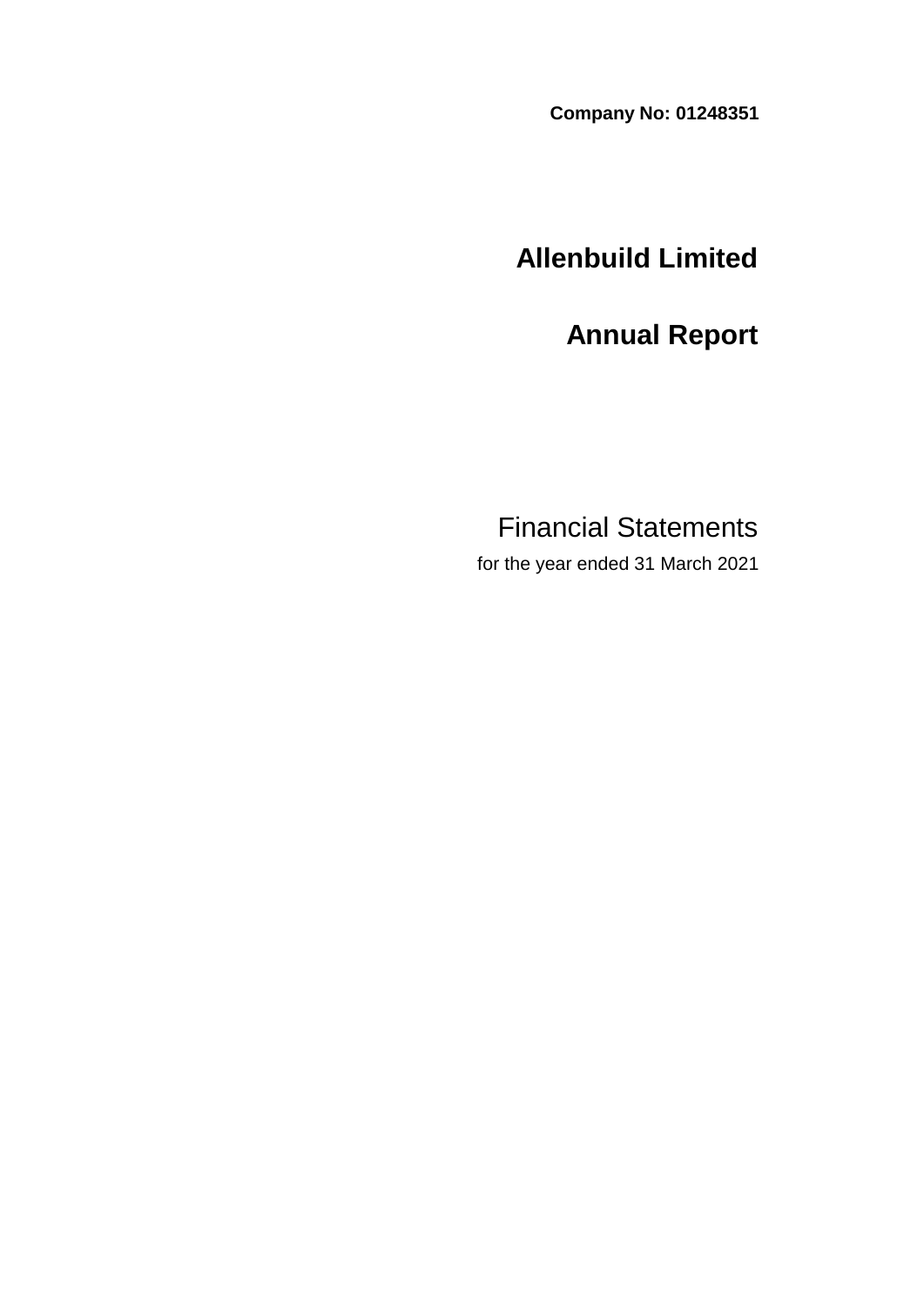**Contents of the Annual Report For the year ending 31 March 2021**

# **CONTENTS**

| Pages     |                                                                                                                                   |
|-----------|-----------------------------------------------------------------------------------------------------------------------------------|
| 1         | Company Information                                                                                                               |
| $2 - 4$   | <b>Strategic Report</b>                                                                                                           |
| $5 - 7$   | Directors' Report                                                                                                                 |
| 8         | Statement of Directors Responsibilities in respect of the Strategic Report,<br>the Directors' Report and the financial statements |
| $9 - 10$  | Independent Auditors Report to the members of Allenbuild Limited                                                                  |
| 11        | Statement of Comprehensive Income                                                                                                 |
| 12        | <b>Statement of Financial Position</b>                                                                                            |
| 13        | Statement of Changes in Equity                                                                                                    |
| $14 - 27$ | Notes to the Financial Statements                                                                                                 |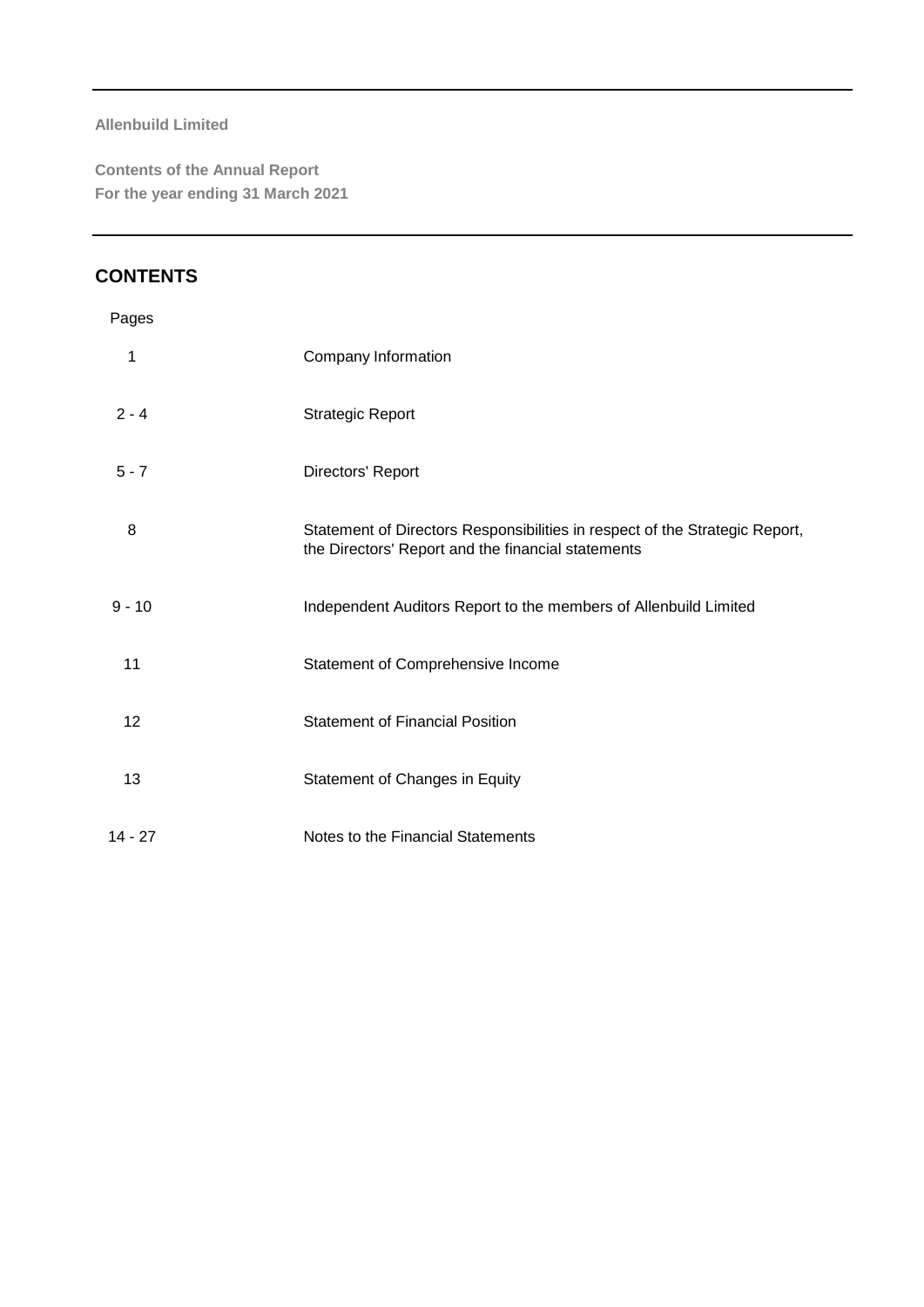**Company information For the year ending 31 March 2021**

| <b>Board of Directors'</b> |                                                                                                                                                                                                                                                                                                                                            |
|----------------------------|--------------------------------------------------------------------------------------------------------------------------------------------------------------------------------------------------------------------------------------------------------------------------------------------------------------------------------------------|
|                            | D Cowans                                                                                                                                                                                                                                                                                                                                   |
|                            | A Winstanley                                                                                                                                                                                                                                                                                                                               |
|                            | S Black - Appointed 1st May 2020                                                                                                                                                                                                                                                                                                           |
|                            | A Dudley - Resigned 1st June 2020<br>A Daniel - Appointed 1st June 2020, Resigned 16th July 2020<br>A Hussain - Appointed 1st June 2020, Resigned 16th July 2020<br>T James - Appointed 1st June 2020, Resigned 16th July 2020<br>N Hopkins - Appointed 1st June 2020, Resigned 16th July 2020<br>C Phillips - Resigned on 31st January 21 |
| <b>Secretary</b>           | C Martin                                                                                                                                                                                                                                                                                                                                   |
| <b>Registered Office</b>   | 80 Cheapside                                                                                                                                                                                                                                                                                                                               |
|                            | London                                                                                                                                                                                                                                                                                                                                     |
|                            | EC2V 6EE                                                                                                                                                                                                                                                                                                                                   |
| <b>Registered Number</b>   | 1248351                                                                                                                                                                                                                                                                                                                                    |
| <b>Banker</b>              | Barclays Bank Plc                                                                                                                                                                                                                                                                                                                          |
|                            | 38 Fishergate                                                                                                                                                                                                                                                                                                                              |
|                            | Preston                                                                                                                                                                                                                                                                                                                                    |
|                            | Lancs                                                                                                                                                                                                                                                                                                                                      |
|                            | PR1 2DD                                                                                                                                                                                                                                                                                                                                    |
| <b>Auditor</b>             | <b>KPMG LLP</b>                                                                                                                                                                                                                                                                                                                            |
|                            | 15 Canada Square                                                                                                                                                                                                                                                                                                                           |
|                            | Canary Wharf                                                                                                                                                                                                                                                                                                                               |
|                            | London                                                                                                                                                                                                                                                                                                                                     |
|                            | E14 5GL                                                                                                                                                                                                                                                                                                                                    |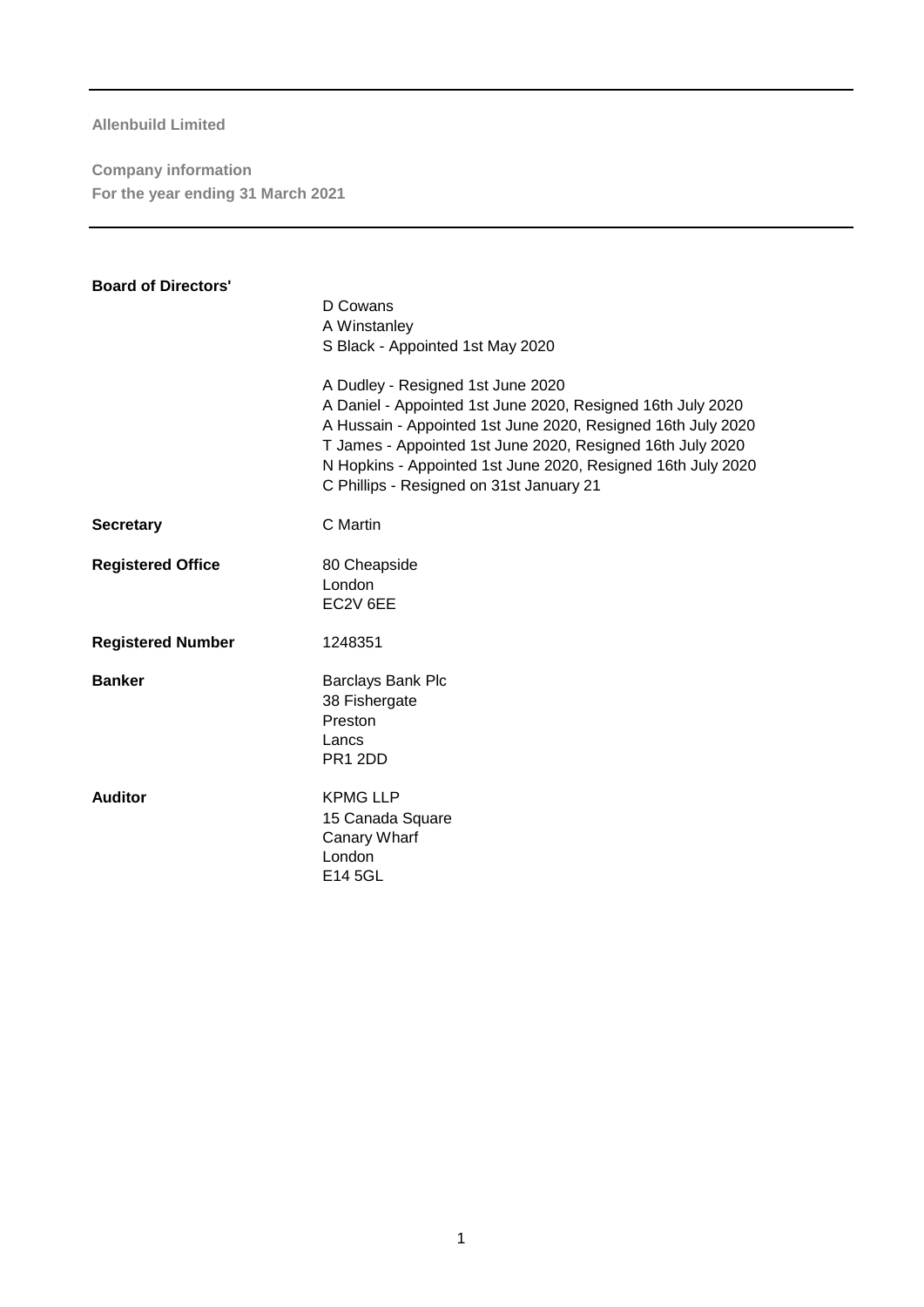**Strategic Report For the year ending 31 March 2021**

#### **Principal activities**

The principal activity of the company is new build housing. The company operates from offices in Preston and Edinburgh

#### **Business Model**

The company engages in specialist building activities which is characterised by the use of a supply chain of subcontractors to carry out building works under the control of the company as principal contractor. The company is the internal contractor of choice for the wider Places For People Group which is its largest customer.

#### **Business review and results**

Turnover for the year has decreased by 45% to £46.2m (2020: £84.8m) this is in line with the continuing move to focus on specific contracts. Note - the AllenHire brand will continue to trade on an ongoing basis.

Loss for the financial year after taxation was £2.9m (2020: £16m).

Net liabilities of the company at the end of the financial year were £16.4m (2020: net liabilities £13.5m)

#### **Key performance indicators**

The company is continuing to refocuse its activities in line with the Places for People Group strategy. The business will focus on supporting the Group companies in their delivery of housing stock and will no longer actively pursue external projects. In line with this the company has realigned its KPIs with the Places for People Group.

The safety record improvement target is set annually and achievement of this target is an essential component of the bonus scheme for each director and senior manager within the company.

#### **Accident Incidence Rate (A.I.R.) 1000 (2020: 213)**

(Defined as the number of accidents reported that require notification to the enforcing authorities (HSE) for every 100,000 persons at work. The statistics include directly employed staff, sub-contractors' personnel and visitors.)

There were 4 reportable incidents throughout the year which increased the Accident Incidence Rate above the target level. All incidents were fully investigated and necessary improvement programmes implemented. Follow-up reviews have been undertaken.

Given the ongoing simplification of the company's operations the directors do not consider it necessary to provide a detailed business analysis using key performance indicators. The company will continue to operate as is for the foreseeable future.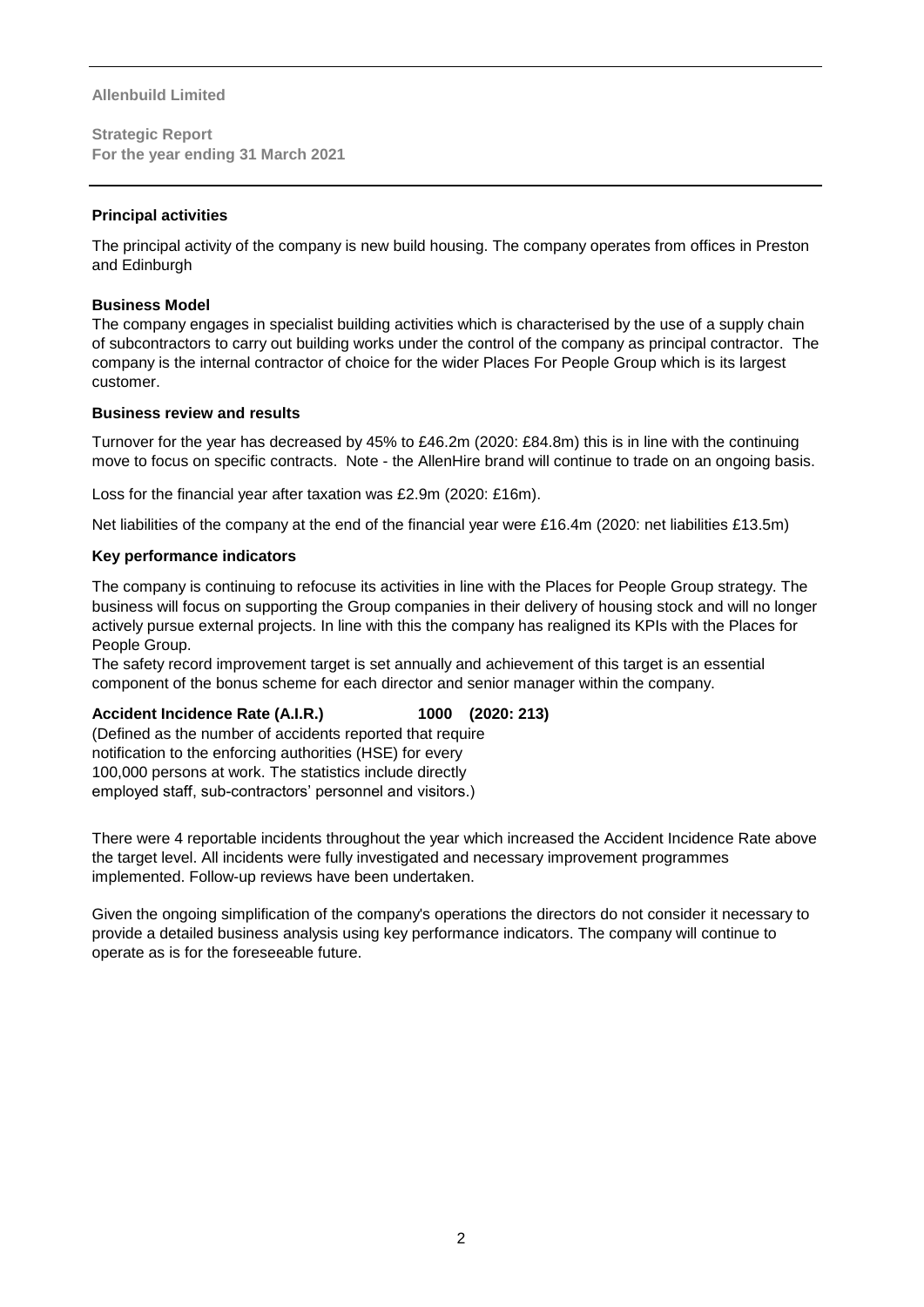**Strategic Report (continued) For the year ending 31 March 2021**

#### **Principal risks and uncertainties**

A risk inherent in the construction industry occurs in the nature, timing and contractual conditions which exist at the time of contract procurement. To mitigate these risks, the company has a system of pre-contract and pre-tender risk assessment whereby senior management, including the directors' where appropriate, review and advise on specific issues arising in the contract procurement process. The risk of unforeseen losses on construction contracts is further mitigated through detailed monthly reviews of build cost reconciliations and build programme dates. The company also seeks to limit its risks by specialising in certain markets where it has extensive experience and a particular skills base.

The company is susceptible to both economic and competitive risk within its market place. Economic risk, increasing costs, shortages of suitable labour and sub-contractors is managed by selecting key materials suppliers and establishing pricing agreements giving materials price certainty over given timeframes. The company has established long term relationships with key sub-contractors and labour agencies in order to mitigate risks arising to project delivery and cost. Risk from competitors will continue to diminish as it becomes the internal contractor of choice for the wider Group, across a variety of residential tenures, giving security to the long term pipeline of construction projects.

Health and Safety in the construction industry is a further inherent risk and one which the company places significant importance to. Each project has a full Risk Assessment undertaken and an active management plan of any risk identified. All site staff are given Toolbox talks and regular Health and Safety assessments are carried out on each site and reported on to the directors.

#### **Credit risk**

The company's principal financial assets are bank balances, cash, amounts recoverable on contracts and trade debtors, which represent maximum exposure to credit risk in relation to financial assets.

The company's credit risk is primarily attributable to its amounts recoverable on contracts and trade debtors, which is reducing as the company becomes the contractor of choice for the Group. Credit risk is managed by monitoring the aggregate amount and duration of exposure to any one customer depending upon their credit rating.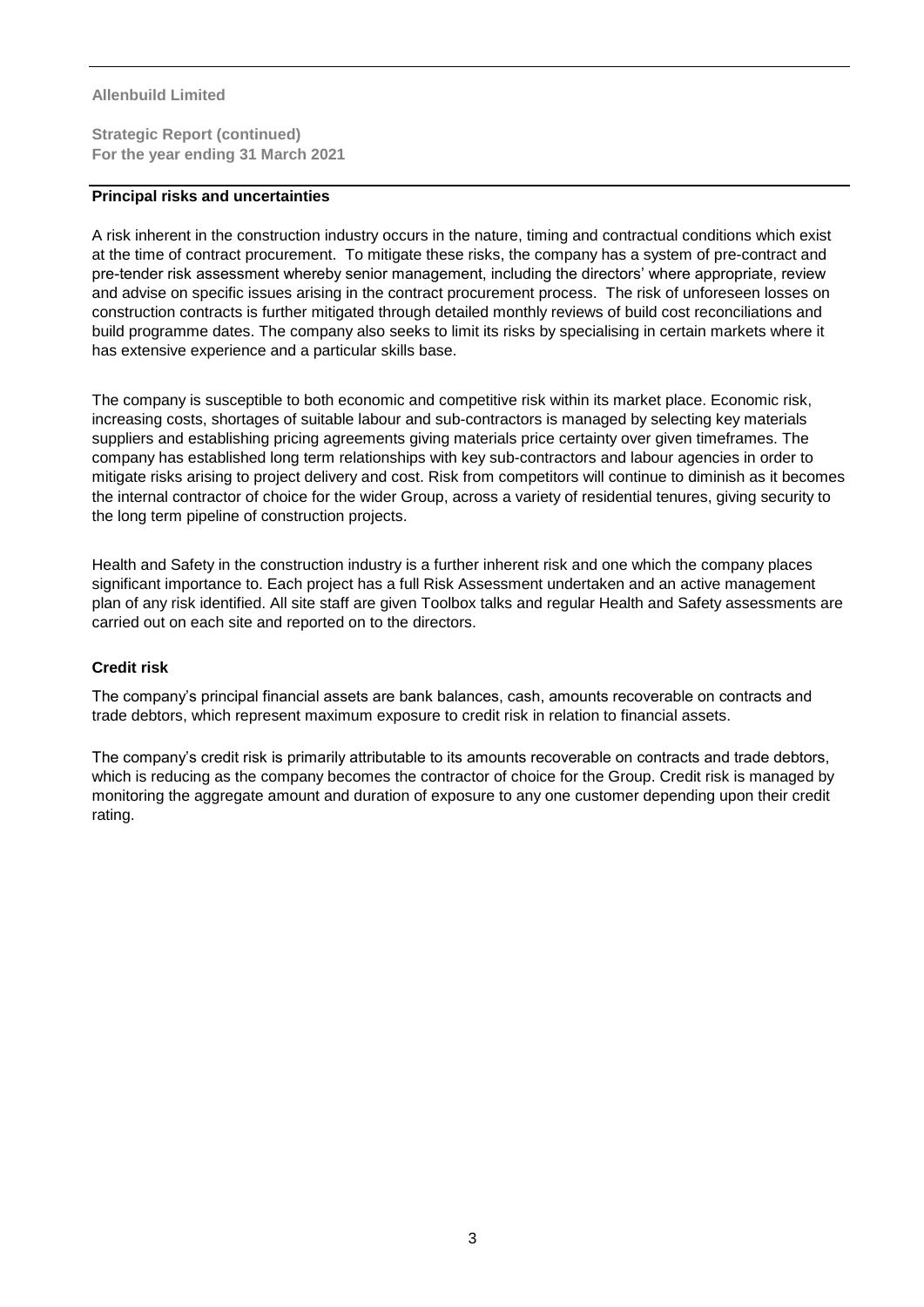**Strategic Report (continued) For the year ending 31 March 2021**

The coronavirus (Covid-19) outbreak, officially declared a global pandemic by the World Health Organisation on 11 March 2020, has prompted much of the world to impose lockdown measures, which have severely restricted economic activity. We have identified three key risk areas, liquidity, health & safety and business continuity.

The Places for People Group set up a Covid-19 committee that met several times a week initially, to review the ongoing situation and its impacts on the business, our customers and our colleagues. A procurement review was undertaken to allow us to access alternative suppliers and contractors to ensure continuity in our service provision, including the procurement of PPE. Colleagues have access to information and support using our Employee Assistance Programme, covering not just Covid-19 concerns but also providing mental health and wellbeing support throughout this period of uncertainty.

As part of our liquidity risk mitigation we undertake challenging stress testing to provide confidence in our ability to withstand significant reductions in income. This testing ensured we were in a strong position going into the Covid-19 pandemic and, while we continue to monitor the situation as it evolves, we are able to meet obligations as they fall due even in severe scenarios. The risks identified and mitigating actions in place in respect of the current Covid-19 outbreak are considered to apply in the event of subsequent waves of Covid-19 or to any similar pandemics threatening health and economic activity in the future.

# **Statement by the Directors in performance of their statutory duties in accordance with S172(1) Companies**

**Act 2006**

As the business continues to become the internal contractor of choice for the Places for People Group the Board have focused on the changing stakeholder profile and maintaining strong relationships with key stakeholders.

There are no external shareholders - the ultimate parent company is limited by guarantee - and so the Board considers a range of other stakeholders when assessing what direction to take in the immediate term and for the long term. As the entity is moving to become an internal contractor the key stakeholders are our colleagues, our suppliers, the communities in which we operate, regulators and local government. We seek to engage with all stakeholders and to understand what matters to each of them. The Board sets the direction of the company with the benefit of insight gained through these relationships.

Reference to stakeholder engagement can be found in the following sections of the Stategic and Directors' Reports: Business review and principal activities, Employees and Principal risks and uncertainties. The Board promotes the Group's SPIRIT values which set the tone for the culture of the Group. This informs us how we do what we do. The Board supports the emphasis given by the company to social impact through the places we serve. This is captured in work of individuals, contributions to communities and decisions taken for the longer term benefit of the environment. The Board identifies and stress tests strategic risks. More details on strategic risks can be found in the Strategic Report section Principal risks and uncertainties.

#### **Approval**

The strategic report was approved by the Board on and signed on its behalf by:

poder

A Winstanley **Director** Company registered number is 01248351.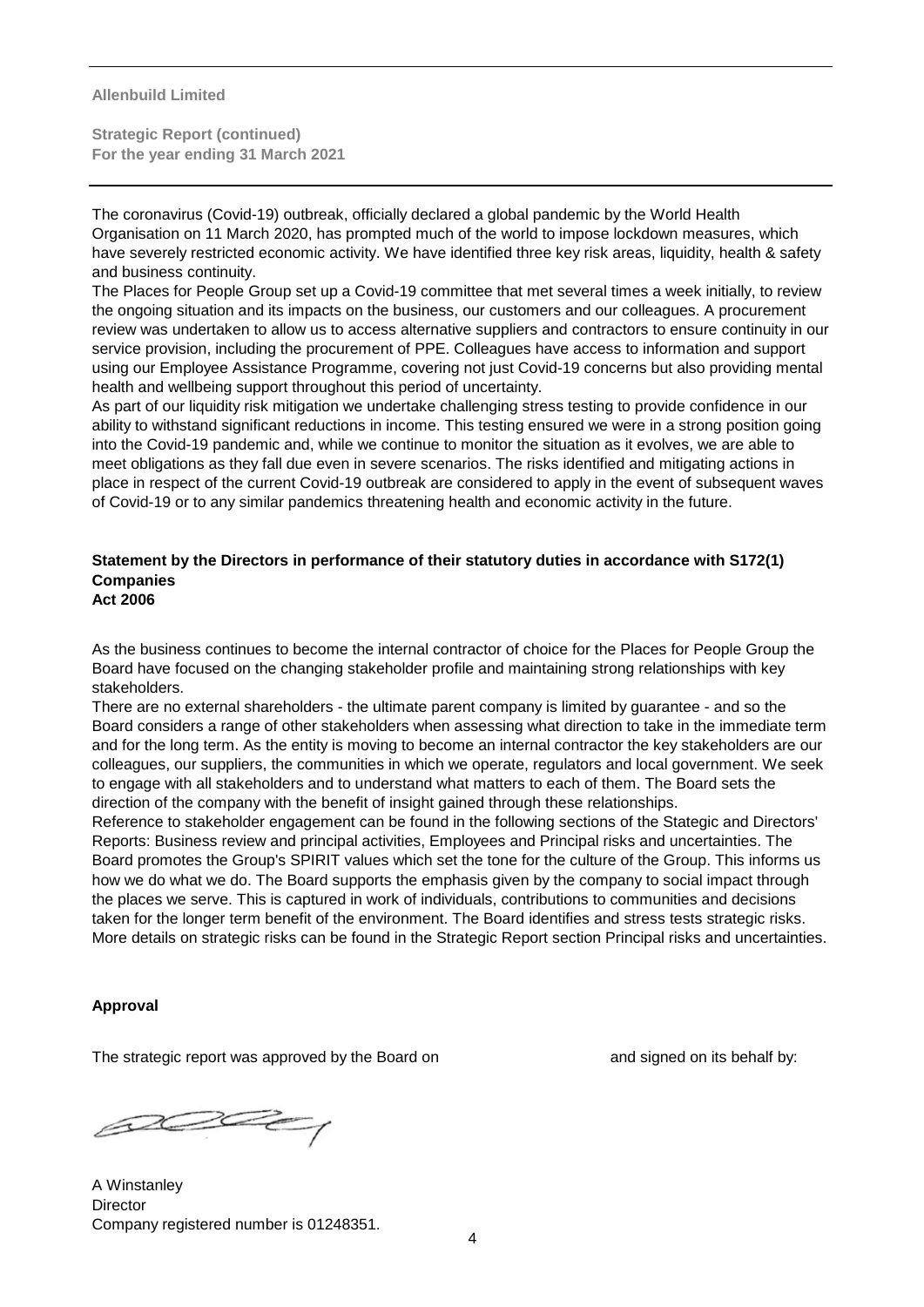**Directors' Report For the year ending 31 March 2021**

The directors' present their report and the audited financial statements for the year ending 31 March 2021**.**

#### **Environment**

The company's policy with regard to the environment is to ensure that the actual and potential environmental impact of its activities is understood and effectively managed. Operations are conducted so as to comply with all legal requirements relating to the environment in all areas where business is carried out. During the period covered by this report the company has not incurred any fines or penalties or been investigated for any breach of environmental regulations.

#### **Directors'**

The Directors' and officer's serving during the year and subsequently were:

| D Cowans<br>A Winstanley<br>S Black | <b>Director</b><br><b>Director</b><br><b>Director</b> | Appointed 1st May 2020                           |
|-------------------------------------|-------------------------------------------------------|--------------------------------------------------|
|                                     |                                                       |                                                  |
| A Dudley                            | <b>Director</b>                                       | Resigned 1st June 2020                           |
| A Daniel                            | <b>Director</b>                                       | Appointed 1st June 2020, Resigned 16th July 2020 |
| A Hussain                           | <b>Director</b>                                       | Appointed 1st June 2020, Resigned 16th July 2020 |
| T James                             | <b>Director</b>                                       | Appointed 1st June 2020, Resigned 16th July 2020 |
| N Hopkins                           | <b>Director</b>                                       | Appointed 1st June 2020, Resigned 16th July 2020 |
| C Phillips                          | <b>Director</b>                                       | Resigned on 31st January 21                      |

The directors' believe that the company is well positioned to continue its move to focusing on internal contracts for the Places for People group.

#### **Employee involvement and policy**

The directors' recognise the need for communication with employees at every level. All employees have access to a copy of the group annual report and financial statements, which together with regular staff briefings, internal electronic news segments and a comprehensive intranet, keep them informed of progress within the company and the group.

The company continues to be committed to the health, safety and welfare of its employees and observes the terms of the Health & Safety at Work Act 1974 and subsequent legislation and regulations.

It is the policy of the company that there shall be no discrimination or less favourable treatment of employees or job applicants in respect of race, colour, ethnic or national origins, religion, sex, disability, political beliefs or marital status. The company engages, promotes and trains staff on the basis of their capabilities, qualifications and experience, without discrimination, giving all employees an equal opportunity to progress within the company. Full consideration will be given to suitable applications for employment from disabled persons where they have the necessary skills and abilities for that position, and wherever possible to re-train employees who become disabled, so that they can continue their employment in another position.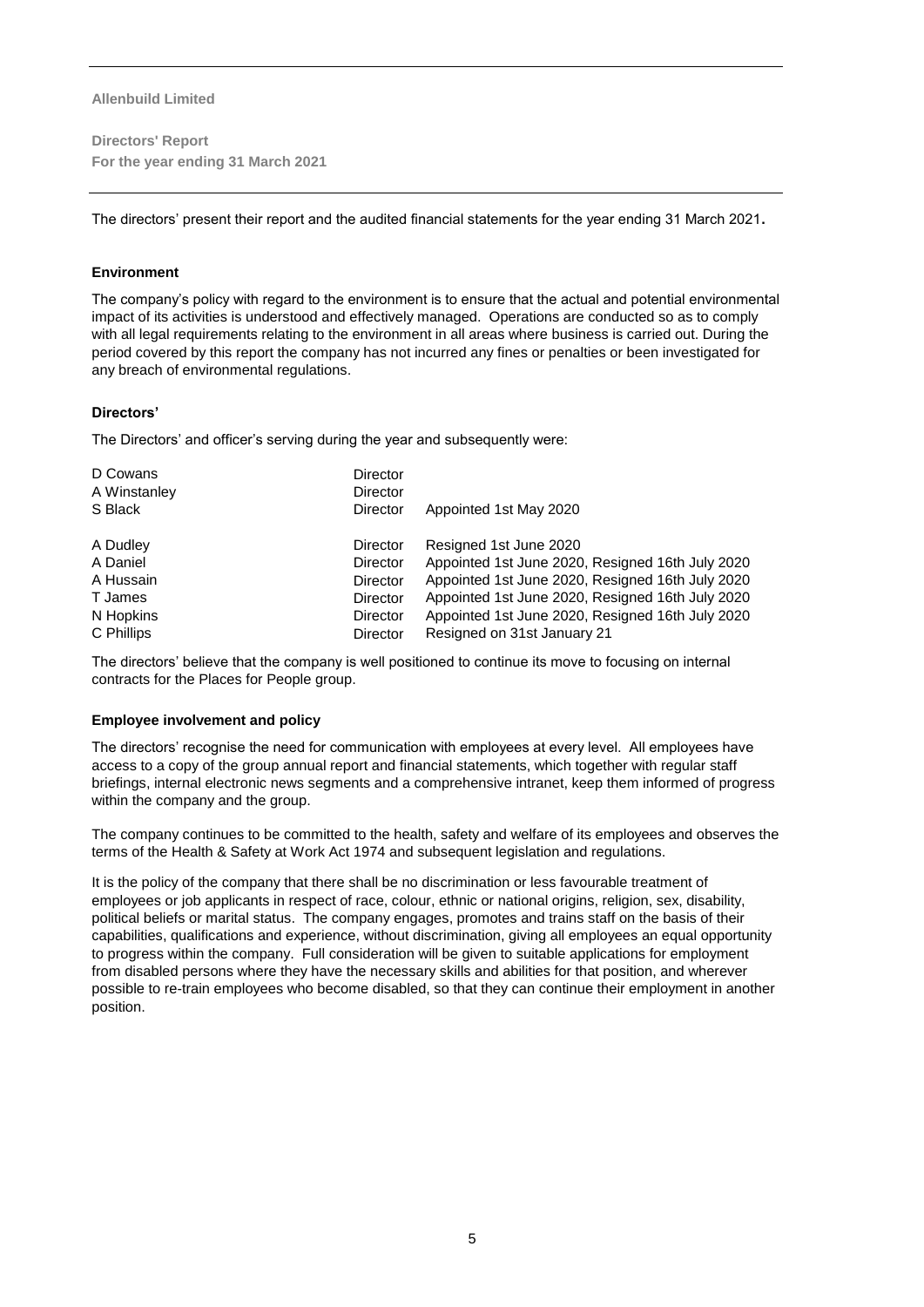**Directors' Report (continued) For the year ending 31 March 2021**

#### **Safety, Health and Environmental Policies**

The company continues to strive to improve its safety, health and environmental (SHE) standards and performance. The SHE objectives as set by the group were monitored regularly throughout the period and are reviewed in response to performance and changes in legislation.

All levels of management are required to undertake SHE monitoring activities, from SHE tours by directors' to SHE surveys by senior managers and SHE inspections by site and workplace management.

It is the company's policy to report all accidents regardless of severity. Accident and incident reports are assessed to identify their main cause and analysed to identify trends and areas for improvement in the same way as for findings of inspection, tours and surveys.

The company recognises that effective training is important to the improvement of SHE performance. There is a regular programme of internal health and safety courses for all personnel. In addition managers continue to successfully complete the Site Safety Management Training Scheme, a five-day training course accredited and certificated by the Construction Industry Training Board.

#### **Quality assurance**

The company is committed to the achievement of quality. It operates a quality management system which complies with the requirements of BS EN ISO 9001:1994 and is audited on a continual basis by BSI Quality

#### **Political Contributions**

The company has made no disclosable political donations or incurred any political expenditure during the year.

#### **Dividends**

No dividends have been paid (2020: £nil).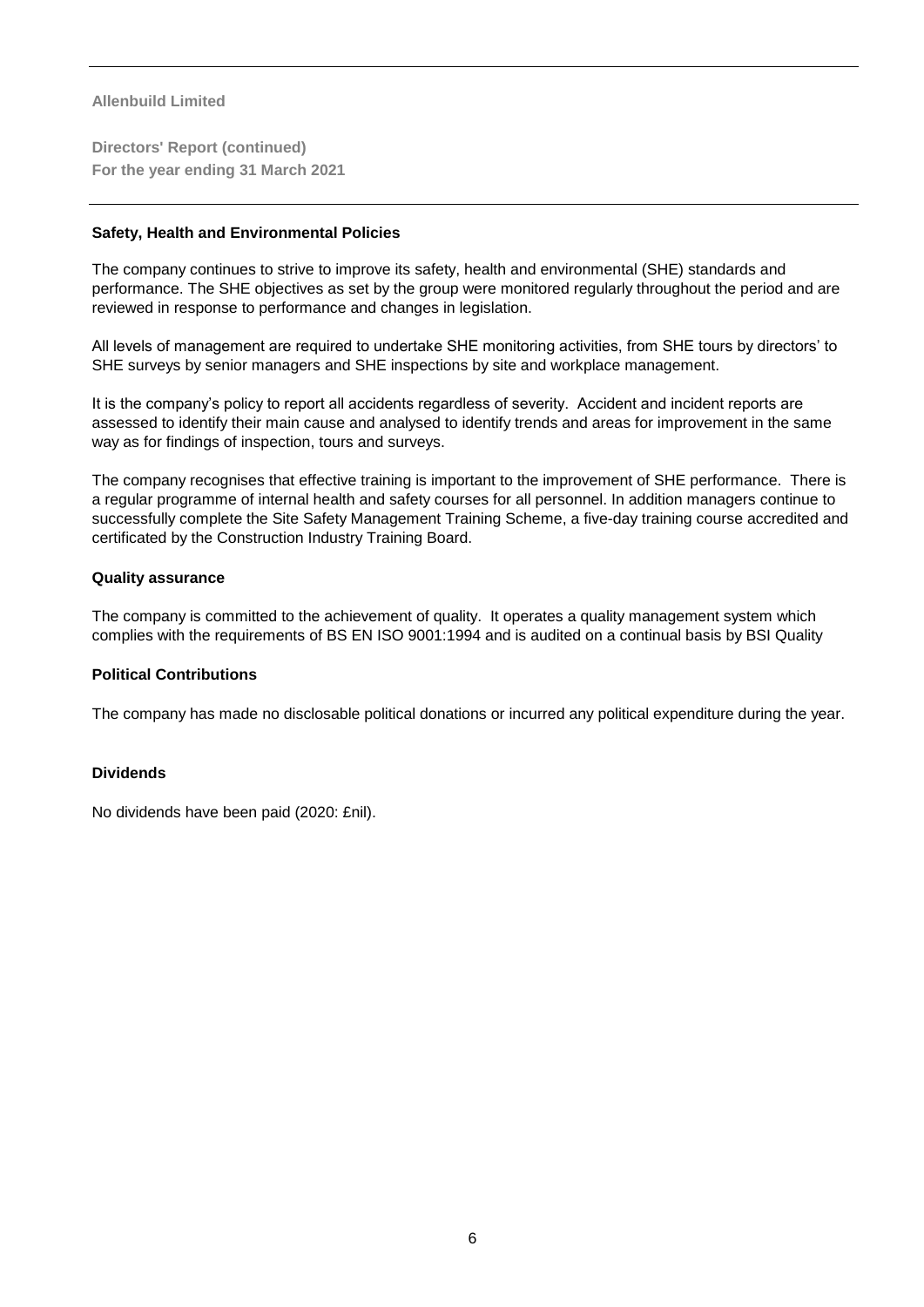**Directors' Report (continued) For the year ending 31 March 2021**

#### **Disclosure of information to auditor**

The directors' who held office at the date of approval of this directors' report confirm that, so far as they are each aware, there is no relevant audit information of which the company's auditor is unaware; and each director has taken all the steps that he ought to have taken as a director to make himself aware of any relevant audit information and to establish that the company's auditor is aware of that information.

#### **Auditor**

Pursuant to Section 487 of the Companies Act 2006, the auditor will be deemed to be reappointed and KPMG LLP will therefore continue in office.

#### **Approval**

The report of the directors' was approved by the Board on and signed on its behalf by:

 $ACC$ 

A Winstanley **Director** Company registered number is 01248351.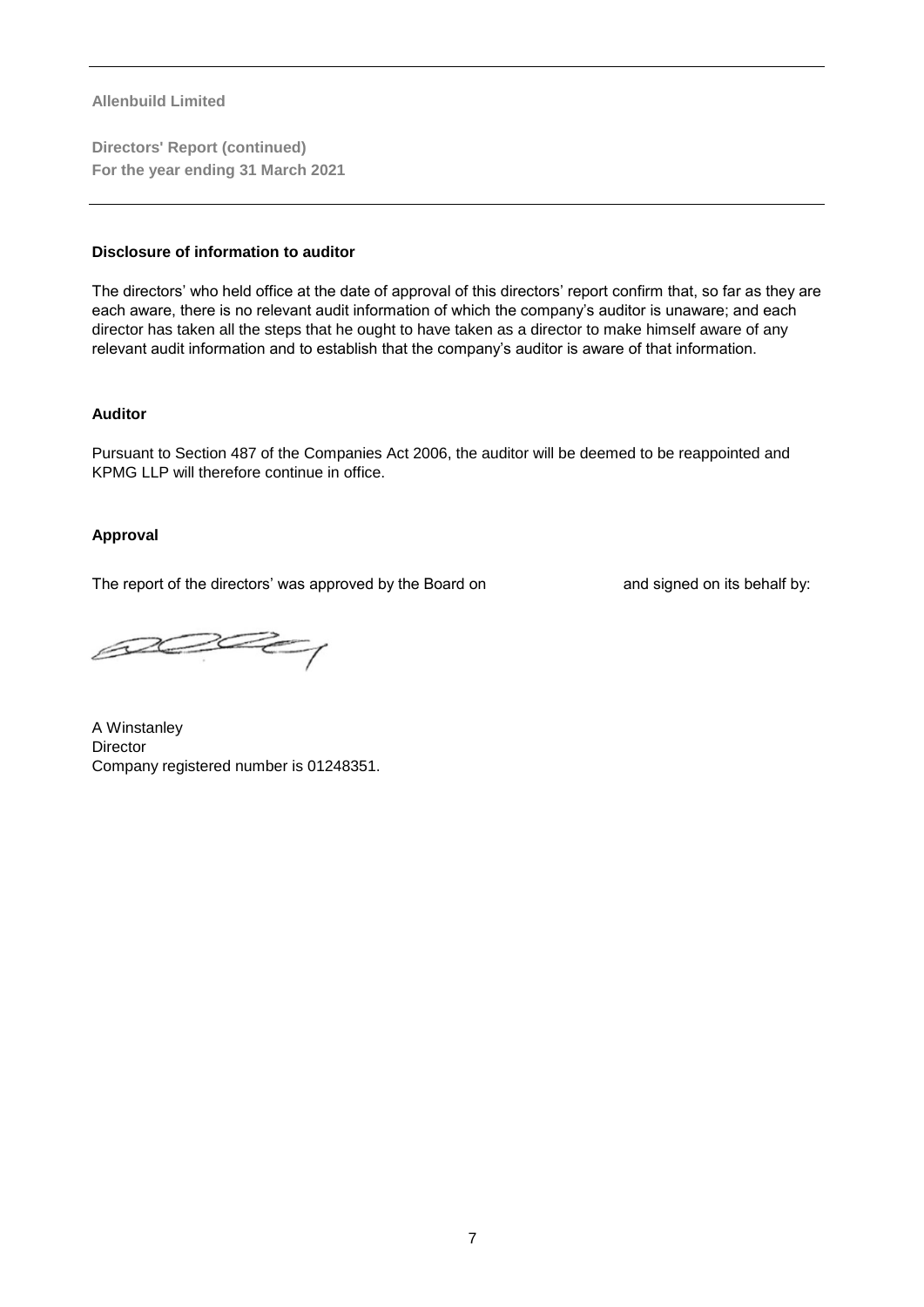**Statement of Directors' Responsibilities in respect of the Strategic Report, the Directors' Report and the Financial Statements**

The directors are responsible for preparing the Strategic Report, the Directors' Report and the financial statements in accordance with applicable law and regulations.

Company law requires the directors to prepare financial statements for each financial year. Under that law they have elected to prepare the financial statements in accordance with UK accounting standards and applicable law (UK Generally Accepted Accounting Practice), including FRS 102 The Financial Reporting Standard applicable in the UK and Republic of Ireland.

Under company law the directors must not approve the financial statements unless they are satisfied that they give a true and fair view of the state of affairs of the company and of the profit or loss of the company for that period. In preparing these financial statements, the directors are required to:

- select suitable accounting policies and then apply them consistently;
- make judgements and estimates that are reasonable and prudent :

• state whether applicable UK accounting standards have been followed, subject to any material departures disclosed and explained in the financial statements;

• assess the company's ability to continue as a going concern, disclosing, as applicable, matters related to going concern; and

• use the going concern basis of accounting unless they either intend to liquidate the company or to cease operations, or have no realistic alternative but to do so.

The directors are responsible for keeping adequate accounting records that are sufficient to show and explain the company's transactions and disclose with reasonable accuracy at any time the financial position of the company and enable them to ensure that the financial statements comply with the Companies Act 2006. They are responsible for such internal control as they determine is necessary to enable the preparation of financial statements that are free from material misstatement, whether due to fraud or error, and have general responsibility for taking such steps as are reasonably open to them to safeguard the assets of the company and to prevent and detect fraud and other irregularities.

A Winstanley **Director** Company registered number is 01248351.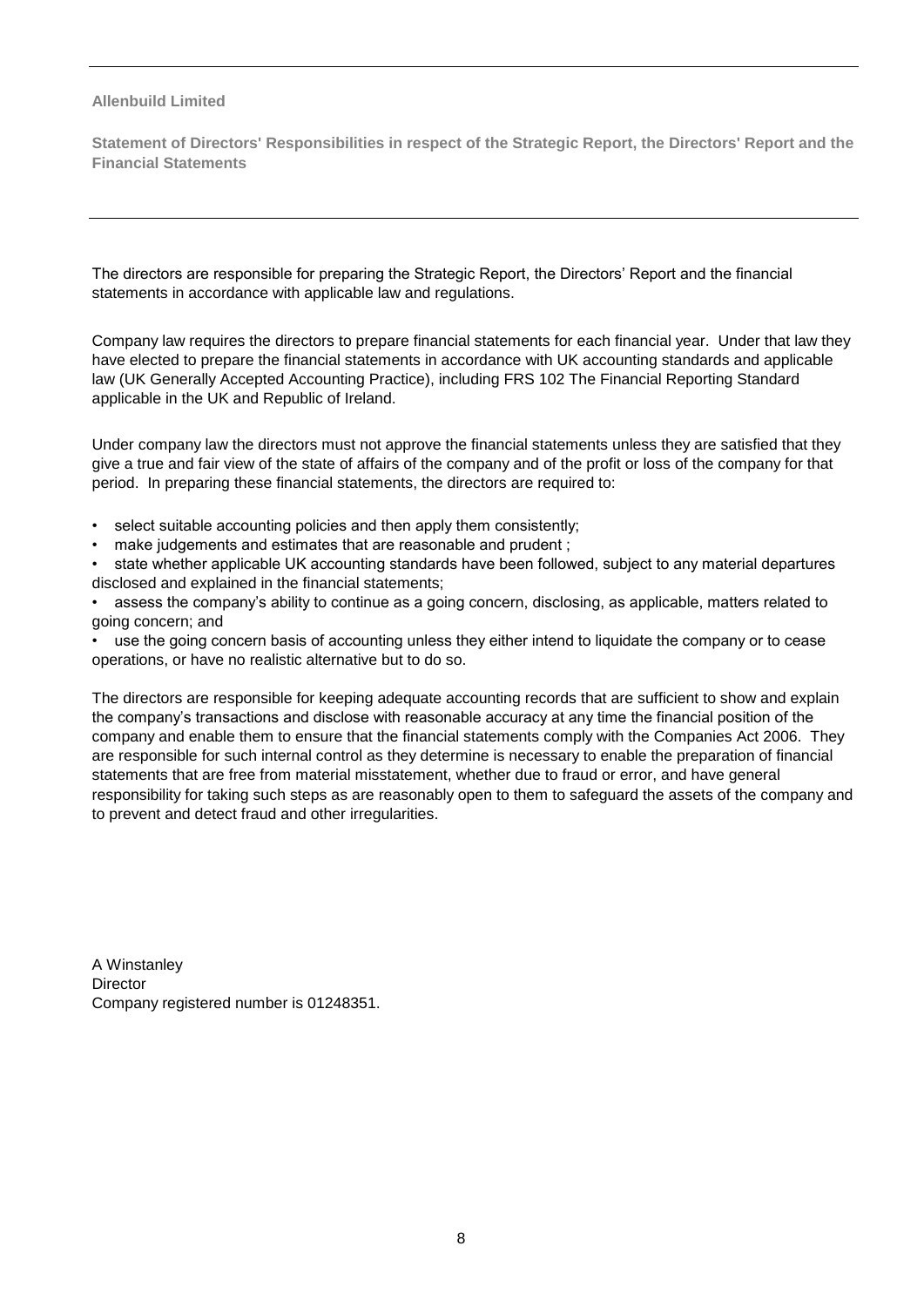**Independent Auditor's Report to the members of Allenbuild Limited**

#### **Opinion**

We have audited the financial statements of Allenbuild Limited ("the company") for the year ended 31 March 2021 which comprise the Statement of Comprehensive Income, Statement of Financial Position, Statement of Changes in Equity and related notes, including the accounting policies in note 1.

In our opinion the financial statements:

give a true and fair view of the state of the company's affairs as at 31 March 2021 and of its loss for the year then ended;

have been properly prepared in accordance with UK accounting standards, including FRS 102 The Financial Reporting Standard applicable in the UK and Republic of Ireland; and

have been prepared in accordance with the requirements of the Companies Act 2006

#### **Basis for opinion**

We conducted our audit in accordance with International Standards on Auditing (UK) ("ISAs (UK)") and applicable law. Our responsibilities are described below. We have fulfilled our ethical responsibilities under, and are independent of the company in accordance with, UK ethical requirements including the FRC Ethical Standard. We believe that the audit evidence we have obtained is a sufficient and appropriate basis for our opinion.

#### **Going concern**

The directors have prepared the financial statements on the going concern basis as they do not intend to liquidate the company or to cease its operations, and as they have concluded that the company's financial position means that this is realistic. They have also concluded that there are no material uncertainties that could have cast significant doubt over its ability to continue as a going concern for at least a year from the date of approval of the financial statements ("the going concern period").

In our evaluation of the directors' conclusions, we considered the inherent risks to the company's business model and analysed how those risks might affect the company's financial resources or ability to continue operations over the going concern period.

Our conclusions based on this work:

we consider that the directors' use of the going concern basis of accounting in the preparation of the financial statements is appropriate;

we have not identified, and concur with the directors' assessment that there is not, a material uncertainty related to events or conditions that, individually or collectively, may cast significant doubt on the company's ability to continue as a going concern for the going concern period.

However, as we cannot predict all future events or conditions and as subsequent events may result in outcomes that are inconsistent with judgements that were reasonable at the time they were made, the above conclusions are not a guarantee that the company will continue in operation.

#### **Strategic report and directors' report**

The directors are responsible for the strategic report and the directors' report. Our opinion on the financial statements does not cover those reports and we do not express an audit opinion thereon.

Our responsibility is to read the strategic report and the directors' report and, in doing so, consider whether, based on our financial statements audit work, the information therein is materially misstated or inconsistent with the financial statements or our audit knowledge. Based solely on that work:

- we have not identified material misstatements in the strategic report and the directors' report;
- in our opinion the information given in those reports for the financial year is consistent with the financial statements; and
- in our opinion those reports have been prepared in accordance with the Companies Act 2006.

#### **Matters on which we are required to report by exception**

Under the Companies Act 2006 we are required to report to you if, in our opinion:

adequate accounting records have not been kept, or returns adequate for our audit have not been received from branches not visited by us; or

- · the financial statements are not in agreement with the accounting records and returns; or
- · certain disclosures of directors' remuneration specified by law are not made; or
- we have not received all the information and explanations we require for our audit.

We have nothing to report in these respects.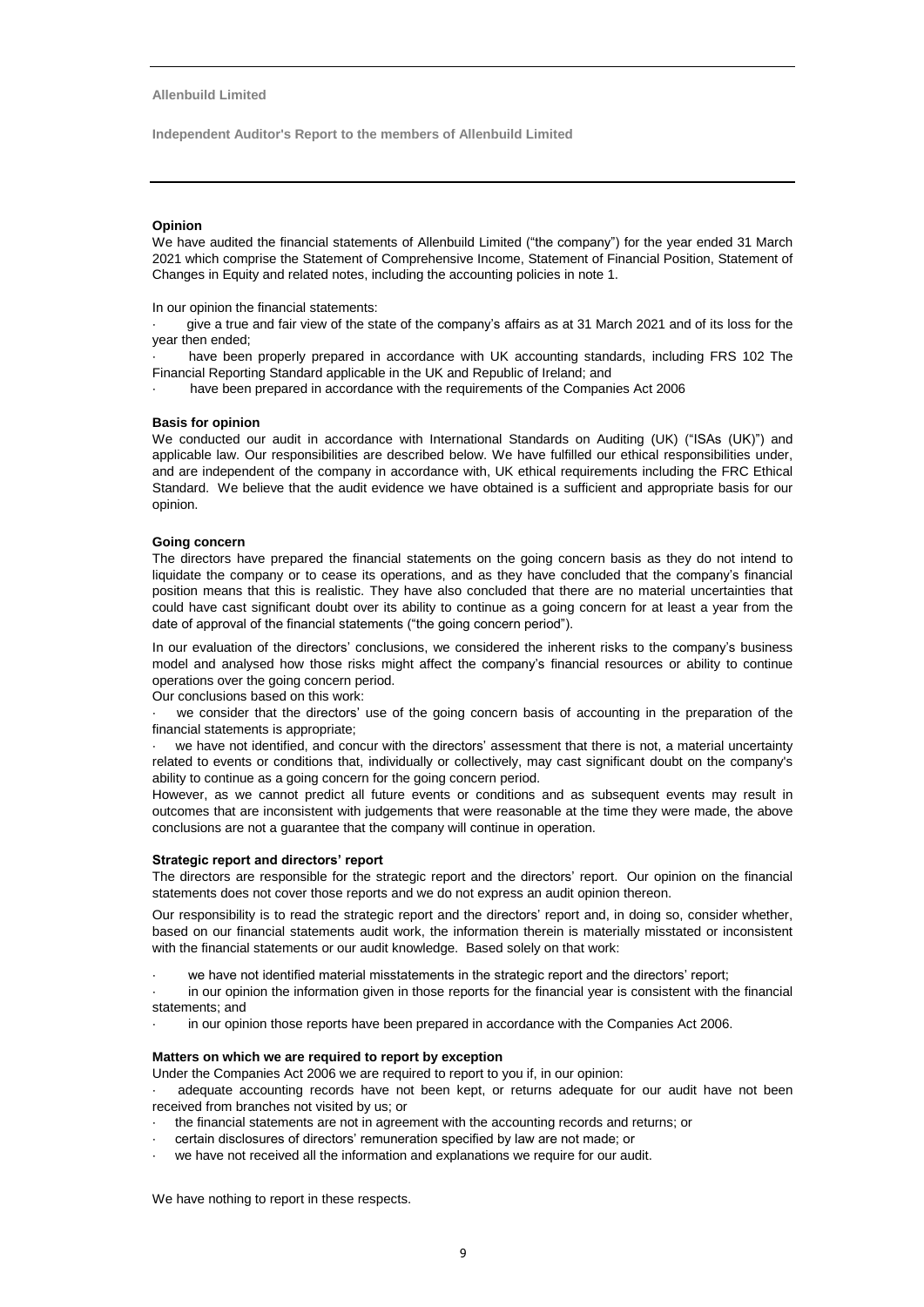**Independent Auditor's Report to the members of Allenbuild Limited**

#### **Fraud and breaches of laws and regulations – ability to detect**

#### *Identifying and responding to risks of material misstatement due to fraud*

To identify risks of material misstatement due to fraud ("fraud risks") we assessed events or conditions that could indicate an incentive or pressure to commit fraud or provide an opportunity to commit fraud. Our risk assessment procedures included:

Enquiring of the management as to the Company's high-level policies and procedures to prevent and detect fraud, including the Company's channel for "whistleblowing", as well as whether they have knowledge of any actual, suspected or alleged fraud.

Using analytical procedures to identify any unusual or unexpected relationships.

We communicated identified fraud risks throughout the audit team and remained alert to any indications of fraud throughout the audit.

As required by auditing standards, and taking into account our overall knowledge of the control environment, we perform procedures to address the risk of management override of controls and the risk of fraudulent revenue recognition, in particular the risk that revenue and contract work-in-progress at the year-end may be overstated and the risk that management may be in a position to make inappropriate accounting entries.

We did not identify any additional fraud risks.

We performed procedures including:

Identifying journal entries to test based on risk criteria and comparing the identified entries to supporting documentation. These included those posted to unusual account combinations.

#### *Identifying and responding to risks of material misstatement due to non-compliance with laws and regulations*

We identified areas of laws and regulations that could reasonably be expected to have a material effect on the financial statements from our general commercial and sector experience and through discussion with the directors and other management (as required by auditing standards), and from inspection of the Company's regulatory and legal correspondence and discussed with the sssssssmanagement the policies and procedures regarding compliance with laws and regulations.

We communicated identified laws and regulations throughout our team and remained alert to any indications of non-compliance throughout the audit.

The potential effect of these laws and regulations on the financial statements varies considerably.

The Company is subject to laws and regulations that directly affect the financial statements including financial reporting legislation (including related companies legislation), distributable profits legislation, and taxation legislation, Health and safety regulations applicable on construction sites, and Quality ISO requirements, and we assessed the extent of compliance with these laws and regulations as part of our procedures on the related financial statement items.

Whilst the Company is subject to many other laws and regulations, we did not identify any others where the consequences of non-compliance alone could have a material effect on amounts or disclosures in the financial statements.

#### *Context of the ability of the audit to detect fraud or breaches of law or regulation*

Owing to the inherent limitations of an audit, there is an unavoidable risk that we may not have detected some material misstatements in the financial statements, even though we have properly planned and performed our audit in accordance with auditing standards. For example, the further removed non-compliance with laws and regulations is from the events and transactions reflected in the financial statements, the less likely the inherently limited procedures required by auditing standards would identify it.

In addition, as with any audit, there remained a higher risk of non-detection of fraud, as these may involve collusion, forgery, intentional omissions, misrepresentations, or the override of internal controls. Our audit procedures are designed to detect material misstatement. We are not responsible for preventing noncompliance or fraud and cannot be expected to detect non-compliance with all laws and regulations.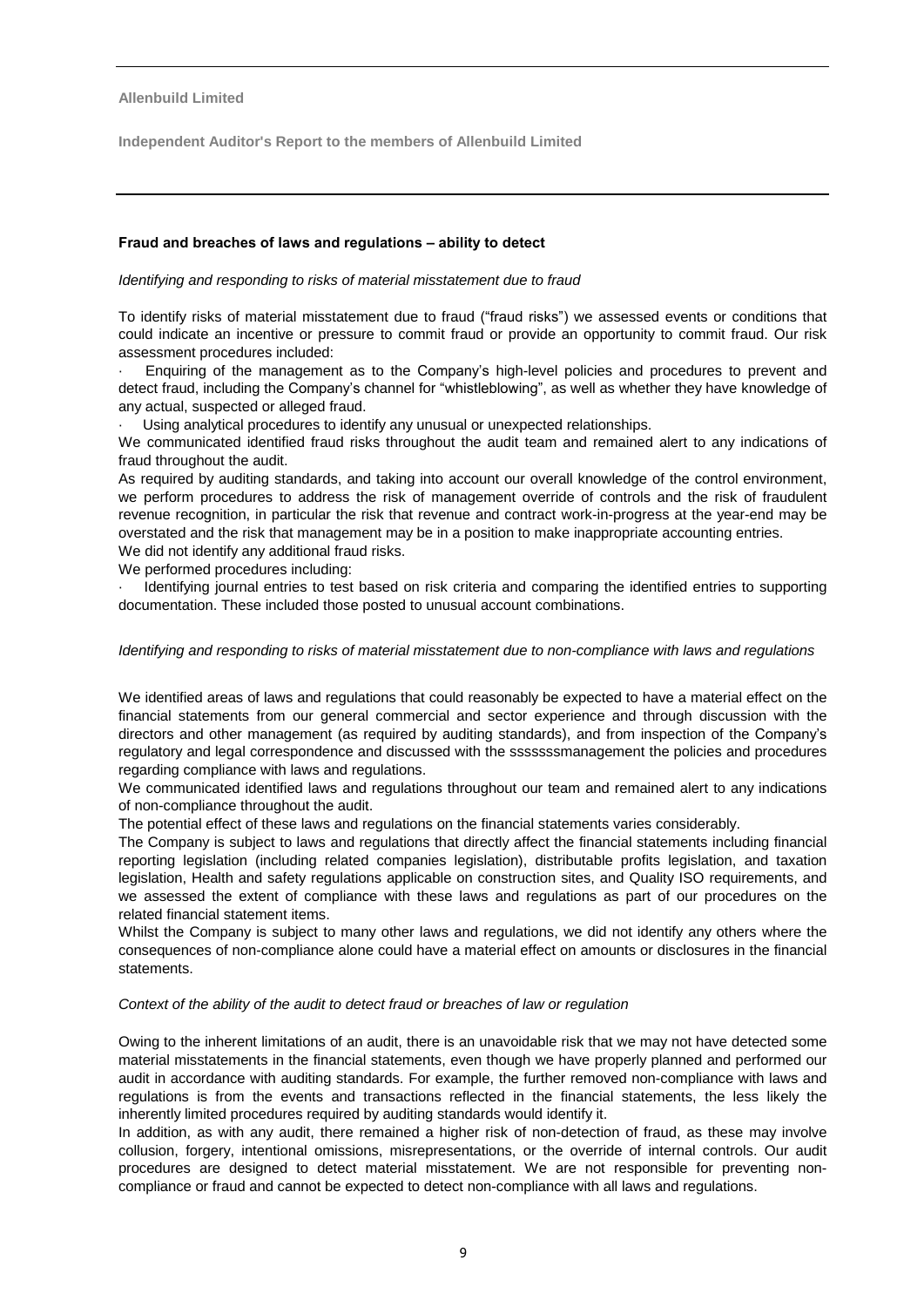**Independent Auditor's Report to the members of Allenbuild Limited (continued)**

#### **Directors' responsibilities**

As explained more fully in their statement set out on page 8, the directors are responsible for: the preparation of the financial statements and for being satisfied that they give a true and fair view; such internal control as they determine is necessary to enable the preparation of financial statements that are free from material misstatement, whether due to fraud or error; assessing the company's ability to continue as a going concern, disclosing, as applicable, matters related to going concern; and using the going concern basis of accounting unless they either intend to liquidate the company or to cease operations, or have no realistic alternative but to do so.

#### **Auditor's responsibilities**

Our objectives are to obtain reasonable assurance about whether the financial statements as a whole are free from material misstatement, whether due to fraud or error, and to issue our opinion in an auditor's report. Reasonable assurance is a high level of assurance, but does not guarantee that an audit conducted in accordance with ISAs (UK) will always detect a material misstatement when it exists. Misstatements can arise from fraud or error and are considered material if, individually or in aggregate, they could reasonably be expected to influence the economic decisions of users taken on the basis of the financial statements. A fuller description of our responsibilities is provided on the FRC's website at

www.frc.org.uk/auditorsresponsibilities.

#### **The purpose of our audit work and to whom we owe our responsibilities**

This report is made solely to the company's members, as a body, in accordance with Chapter 3 of Part 16 of the Companies Act 2006. Our audit work has been undertaken so that we might state to the company's members those matters we are required to state to them in an auditor's report and for no other purpose. To the fullest extent permitted by law, we do not accept or assume responsibility to anyone other than the company and the company's members, as a body, for our audit work, for this report, or for the opinions we have formed.

**Caroline Griffiths (Senior Statutory Auditor) for and on behalf of KPMG LLP, Statutory Auditor**  *Chartered Accountants*  Gateway House **Tollgate** Chandlers Ford **Hampshire** SO53 3TG

Date: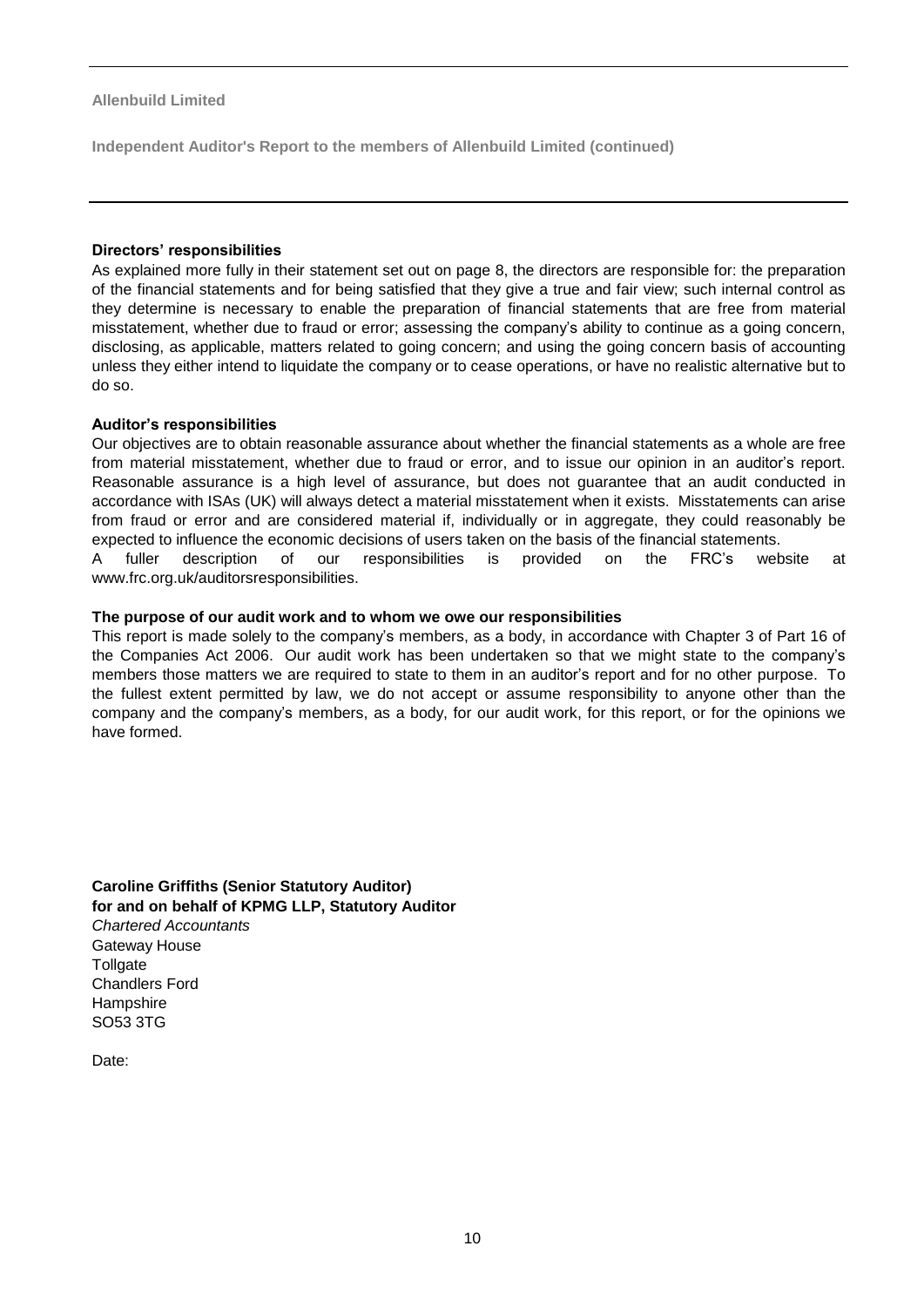# **Allenbuild Limited Statement of Comprehensive Income For the year ending 31 March 2021**

|                                        | <b>Notes</b>            | 2021<br>£'000 | 2020<br>£'000 |
|----------------------------------------|-------------------------|---------------|---------------|
| Turnover                               |                         | 46,178        | 84,778        |
| Other Income                           |                         | 226           |               |
| Cost of sales                          |                         | (46, 175)     | (98, 587)     |
| Gross (Loss)/Profit                    |                         | 229           | (13,809)      |
| Operating costs                        |                         | (4, 557)      | (5,791)       |
| <b>Operating Loss</b>                  |                         | (4, 328)      | (19,600)      |
| Interest payable                       | $\,6$                   | (259)         |               |
| Interest receivable and similar income | 5                       |               | 3             |
| Loss before taxation                   |                         | (4, 587)      | (19, 597)     |
| <b>Taxation on Loss</b>                | $\overline{\mathbf{4}}$ | 1,679         | 3,621         |
| <b>Loss for the Financial Year</b>     |                         | (2,908)       | (15, 976)     |

All the company's activities are derived from continuing operations.

The Company has no recognised gains or losses other than presented above and therefore no separate statement of other comprehensive income has been presented.

The notes on pages 14 to 27 form an integral part of these financial statements.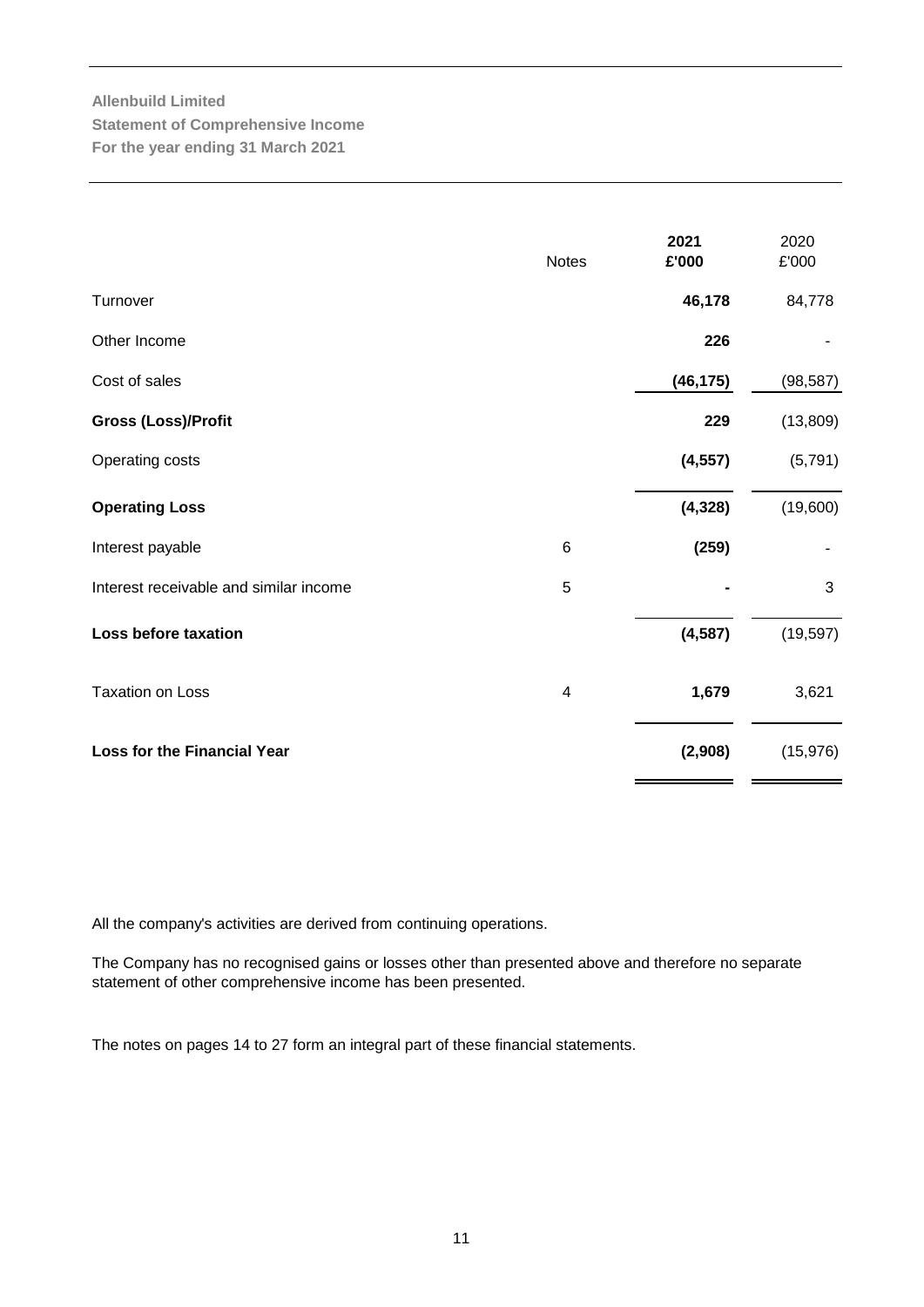**Allenbuild Limited Statement of Financial Position As at 31 March 2021**

|                                                                                                   | <b>Notes</b>     | 2021<br>£'000       | 2020<br>£'000       |
|---------------------------------------------------------------------------------------------------|------------------|---------------------|---------------------|
| <b>Fixed assets</b>                                                                               | 7                | 721                 | 1,033               |
| <b>Non Current Assets</b><br>Debtors: Due after more than one year                                | 8                | 426                 | 1,175               |
| <b>Current assets</b><br>Debtors: amounts falling due within one year<br>Cash at bank and in hand | $\boldsymbol{9}$ | 16,409<br>1,245     | 21,854<br>3,065     |
|                                                                                                   |                  | 17,653              | 24,919              |
| Creditors - amounts falling due within one year                                                   | 10               | (32, 719)           | (36, 945)           |
| <b>Net current (liabilities)</b>                                                                  |                  | (15,065)            | (12,026)            |
| <b>Total assets less current liabilities</b>                                                      |                  | (13, 918)           | (9,816)             |
| Creditors - amounts falling due after more than one year                                          | 11               | (2, 517)            | (3,711)             |
| <b>Net (liabilities)</b>                                                                          |                  | (16, 435)           | (13,527)            |
| <b>Capital and reserves</b><br>Called up Share Capital<br>Profit and Loss account                 | 13               | 17,352<br>(33, 787) | 17,352<br>(30, 879) |
| <b>Total capital and reserves</b>                                                                 |                  | (16, 435)           | (13, 527)           |

The financial statements on pages 11 to 27 were approved by the Board on 2021 and were signed on its behalf by:

 $\mathbb{Z}$ 

A Winstanley Director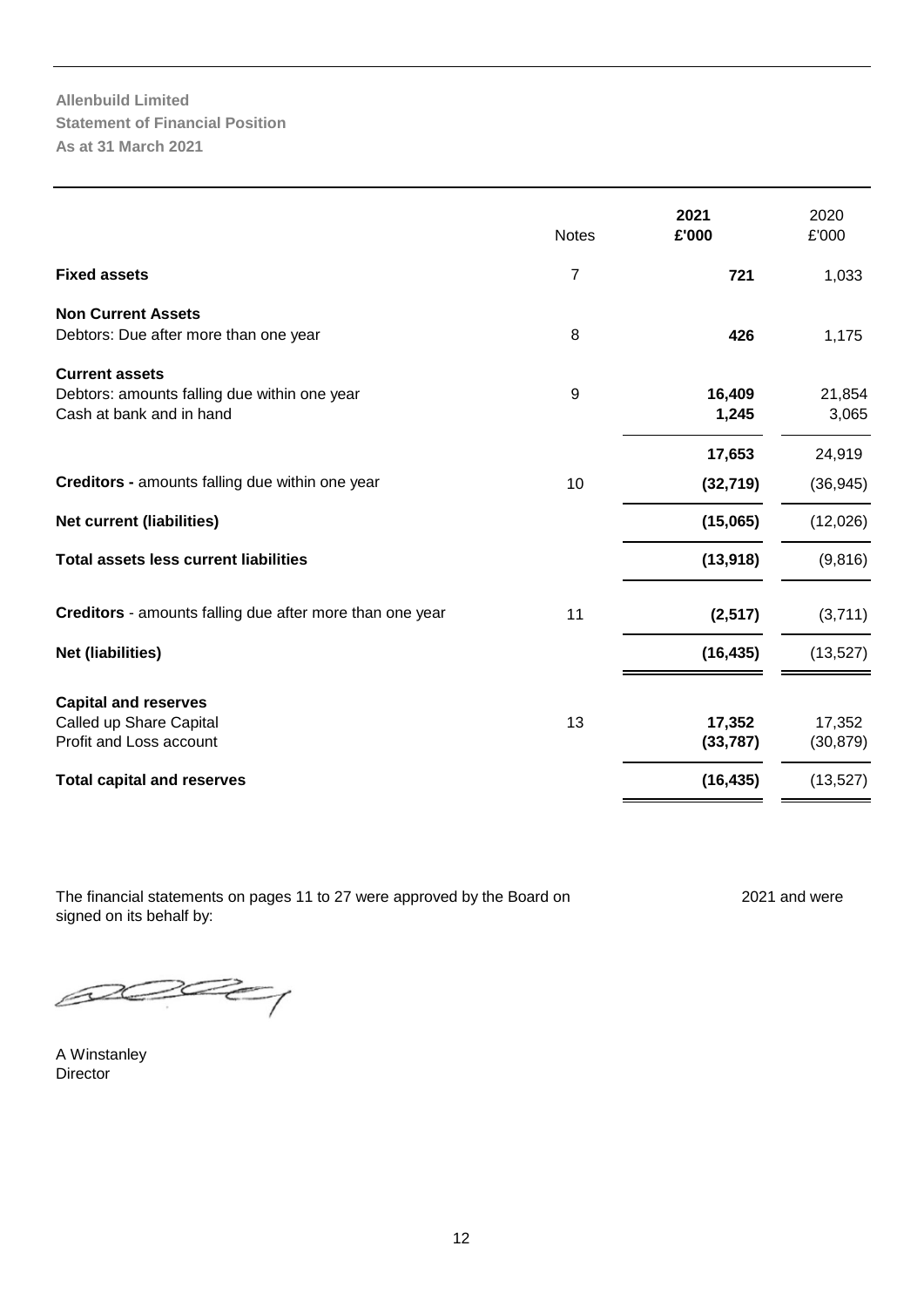# **Allenbuild Limited Statement of Changes in Equity For the year ending 31 March 2021**

|                                 | <b>Called Up</b><br><b>Share Capital</b><br>£'000 | <b>Profit and Loss</b><br><b>Account</b><br>£'000 | Total<br>£'000 |
|---------------------------------|---------------------------------------------------|---------------------------------------------------|----------------|
| Balance at 1 April 2019         | 17,352                                            | (14, 903)                                         | 2,449          |
| Loss for the year               |                                                   | (15, 976)                                         | (15, 976)      |
| Balance at 31 March 2020        | 17,352                                            | (30, 879)                                         | (13, 527)      |
| <b>Balance at 1 April 2020</b>  | 17,352                                            | (30, 879)                                         | (13, 527)      |
| Loss for the year               |                                                   | (2,908)                                           | (2,908)        |
| <b>Balance at 31 March 2021</b> | 17,352                                            | (33, 787)                                         | (16, 435)      |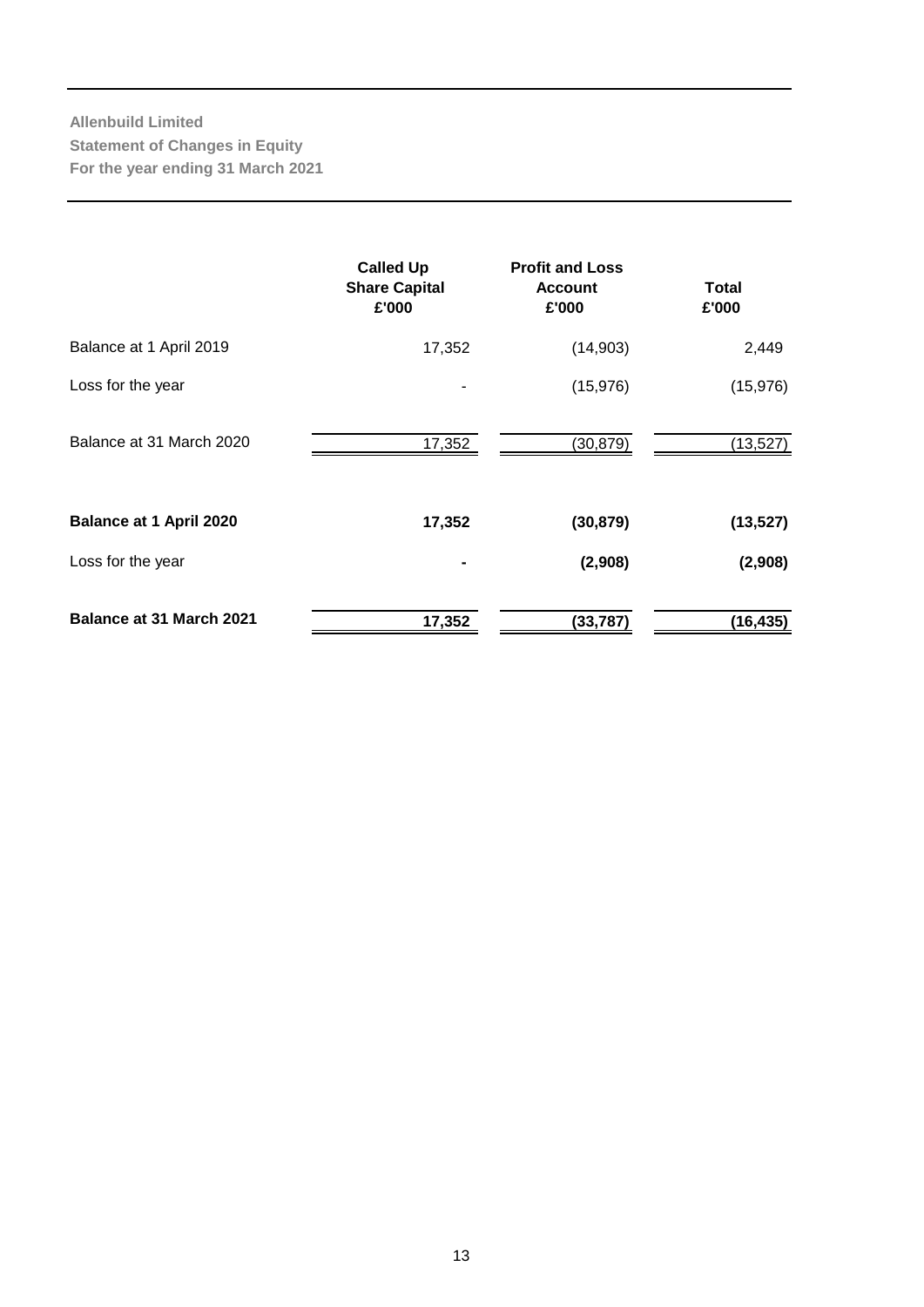#### **1. ACCOUNTING POLICIES**

#### **Basis of Preparation**

Allenbuild Limited (the "Company") is a private company, limited by shares, incorporated, domiciled and registered in the UK. The registration number is 01248351 and the registered address is 80 Cheapside, London, EC2V 6EE.

The Company's ultimate parent undertaking, Places for People Group Limited, includes the company in its consolidated financial statements.The consolidated financial statementsof Places for People Group Limitedare prepared in accordance with FRS 102 and are available to the public and may be obtained from Places for People Group Limited, 80 Cheapside, London,EC2V 6EE.In these financial statements,the company is considered to be a qualifying entity ( for the purposes of FRS 102 section 1.12) and has applied the exemptions available under FRS 102 in respect of the following disclosures:

#### Statement of cash flows and related notes

Key management personnel compensation

The accounting policies set out below have, unless otherwise stated, been applied consistently to all periods presented in these financial statements.

#### **1. ACCOUNTING POLICIES**

A summary of the more important accounting policies which have been applied consistently is set out below.

#### **Principal accounting policies**

These financial statements were prepared in accordance with Financial Reporting Standard 102, the Financial Reporting Standard applicable in the UK and Republic of Ireland ("FRS 102") as issued in March 2018. The presentation and functional currency of these financial statements is sterling. All amounts in the financial statements have been rounded to the nearest £1,000.

#### **Going Concern**

Notwithstanding a loss for the year of £2,908k, the financial statements have been prepared on a going concern basis which the directors consider appropriate for the following reasons.

The directors have prepared cash flow forecasts for a period of 12 months from the date of approval of these financial statements which indicate, that taking account of reasonable possible downsides, the company will have sufficient funds,through funding from its intermediate parent company,Places for People Ventures Operations, to meet its liabilities as they fall due for that period.

These forecasts are dependent on Places for People Ventures Operations Limited providing additional financial support during that period.Places for People Ventures Operations Limited has indicated its intention to continue to make available such funds as are needed by the company for the period coverd by the forecasts. As with any company placing reliance on other group entitites for financial support, the directors acknowledge that there can be no certainty that this support will continue although,at the date of approval of these financial statements, they have no reason to believe that it will not do so.

Consequently, the directors are confident that the company will have sufficient funds to continue to meet its liabilities as they fall due for at least 12 months from the date of approval of the financial statements and therefore have prepared the financial statements on a going concern basis.

#### **Basis of financial statements**

The company is exempt from the obligation to prepare and deliver group accounts by virtue of section 400 of the Companies Act 2006. Accordingly, the financial statements only present information about the company and do not contain information about the group as a whole.

The company has taken advantage of the exemption not to report transactions with other Group members as permitted by FRS 102, Section 33.1A.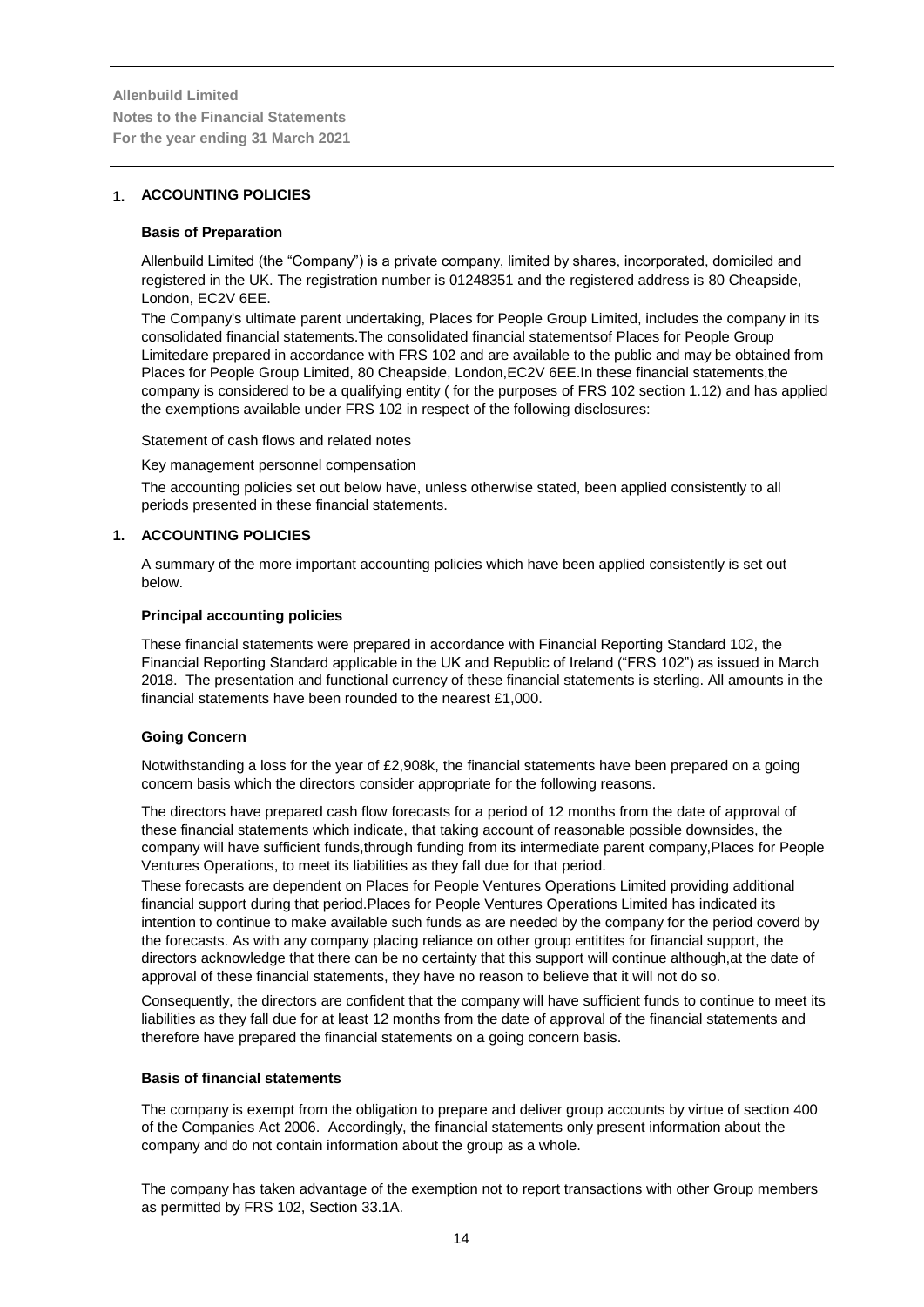#### **1. ACCOUNTING POLICIES (continued)**

#### **Measurement convention**

The financial statements are prepared on the historical cost basis.

#### **Turnover**

Turnover is predominantly derived from Construction contract revenue, with less than 5% derived from construction services in the form of plant hire to external customers.

Turnover is the total amount receivable by the company in the ordinary course of business for goods supplied and services provided excluding VAT and trade discounts. In the case of long term contracts, turnover represents the sales value of work done during the period, including estimates in respect of amounts not invoiced. Turnover is generated entirely in the UK, and is based on certified valuations of work completed and estimated value of work and recoverable expenses completed but not yet certified. The company continues to operate within a single business segment, construction and civil engineering.

Profit on contracts is recognised on a percentage of completion basis when the contract's outcome can be reliably estimated. The percentage of completion basis is usually measured by the proportion of the value of the work performed to date to the estimated total contract value.

Variations and compensating events are included in forecasts to completion when it is considered highly probable that they will be recovered. Provision is made for losses incurred or foreseen in bringing the contract to completion when they become apparent. In these circumstances a prudent and reasonable estimate of claims receivable may be taken into account to mitigate foreseeable losses.

Consistent contract reviews are in place in respect of contract forecasting.

#### **Long term contracts**

Long term contracts are stated at cost plus attributable profit after providing for anticipated future losses and contingencies. Progress payments received are deducted from these amounts. Cost includes appropriate attributable overheads. Long term contract work in progress is included in debtors as amounts recoverable on contracts.

Cash retentions relating to customers and contractors are recognised, within debtors and creditors respectively, in line with the terms and stage of the relevant contract. Cost accruals for works completed but not yet invoiced by suppliers and costs estimated for defect remediation are recognised in line with profit recognition on the project and held until actual costs are incurred. Cost accruals are reviewed on a regular basis to ensure they remain sufficient.

Retentions receivable and payable are recognised in turnover and cost of sales respectively in line with the certified stage of completion.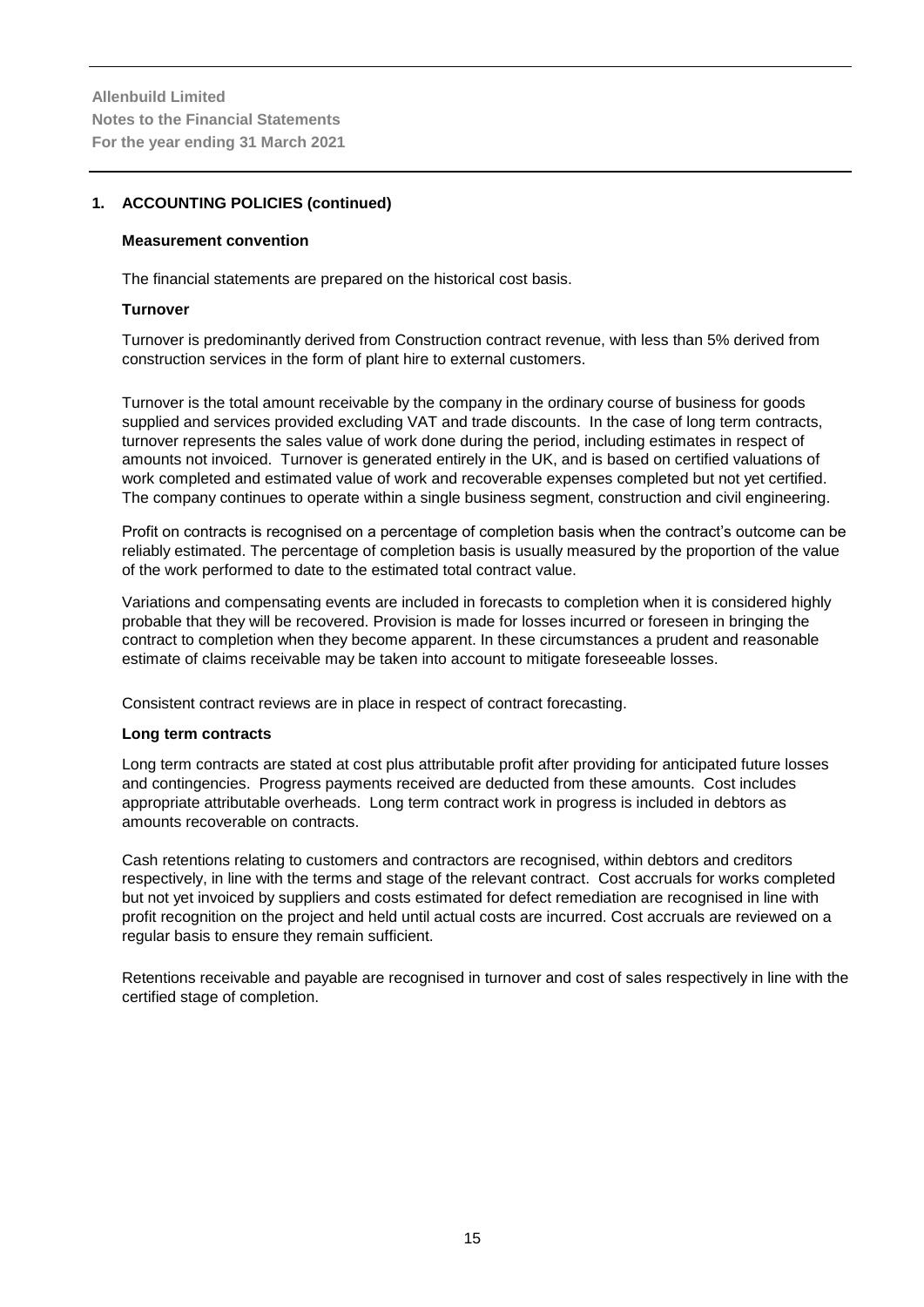#### **1. ACCOUNTING POLICIES (continued)**

#### **Tangible fixed assets and depreciation**

Depreciation is provided on all tangible fixed assets. Provision is made at rates calculated to write off the cost of each asset, less estimated residual value, over its expected useful life as follows:

| Fixtures & fittings: | 5-50% straight-line |
|----------------------|---------------------|
| Motor vehicles:      | 25% straight-line   |

Where there is evidence of impairment, fixed assets are written down to recoverable amount. Any such write down would be charged to operating profit.

#### **Pension commitments**

The company does not operate its own pension scheme. Prior to 1 April 2008 its employees were eligible to join the Renew Holdings plc Pension Scheme which was a defined contribution scheme. From 1 April 2008, this scheme was closed to further contributions and members were eligible to set up stakeholder pension plans under a Renew Holdings scheme until 31 January 2016. On 1 February 2016 members were transferred to a stakeholder pension plan under an Allenbuild Group umbrella scheme which operates on a similar basis to the previous scheme with the cost of contributions being charged to the statement of comprehensive income as incurred.

#### **Leased assets**

The company classifies operating leases as those where all risks and rewards related to the asset ownership remain with the lessor for the duration of the lease term, where-after the asset is returned to the lessor. Finance leases are classified as those where the risk and rewards of ownership are transferred to the lessee, in line with FRS 102 section 20. Rentals under operating leases are charged to the statement of comprehensive income on a straight-line basis to the end of the lease agreement.

#### **Financial Assets falling due within one year and long term debtors**

The fair value of these assets is estimated as the present value of future cash flows, discounted at the market rate of interest at the statement of financial position date if the effect is material.

#### **Financial Liabilities**

The fair value of trade and other payables is estimated as the present value of future cash flows, discounted at the market rate of interest at the statement of financial position date if the effect is material.

#### **Cash at bank and in hand**

The fair value of cash is estimated as its carrying amount where the cash is repayable on demand. All amounts are repayable on demand.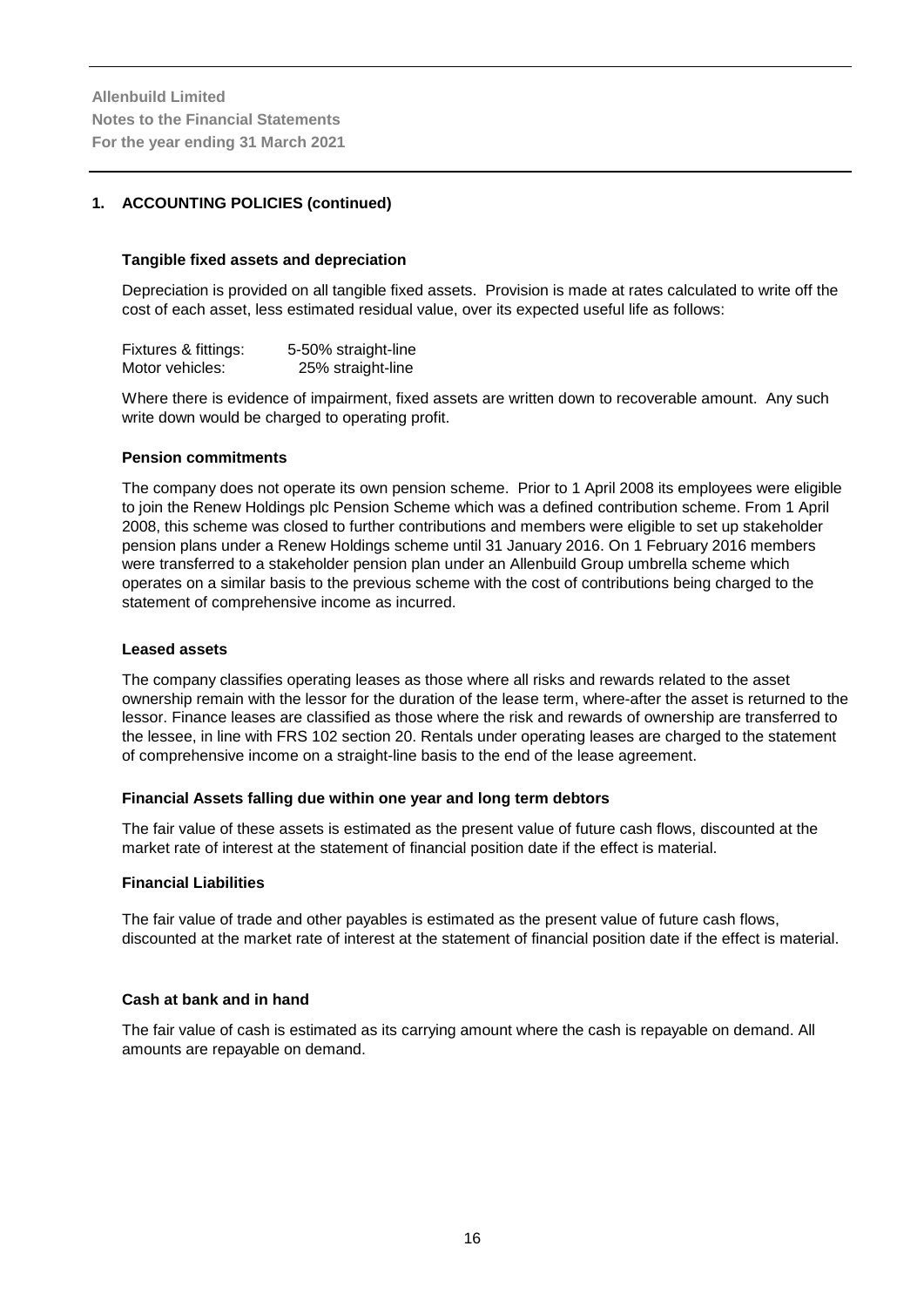### **1. ACCOUNTING POLICIES (continued)**

#### **Taxation**

Tax on the profit or loss for the year comprises current and deferred tax. Tax is recognised in the statement of comprehensive income except to the extent that it relates to items recognised directly in equity or other comprehensive income, in which case it is recognised directly in equity or other comprehensive income.

Current tax is the expected tax payable or receivable on the income or loss for the year, using tax rates enacted or substantively enacted at the statement of financial position date, and any adjustment to the tax payable in respect of previous years.

Deferred tax is provided on timing differences which arise from the inclusion of income and expenses in tax assessments in periods different from those in which they are recognised in the financial statements. The following timing differences are not provided for: differences between accumulated depreciation and tax allowances for the cost of a fixed asset if and when all conditions for retaining the tax allowances have been met. Deferred tax is not recognised on permanent differences arising because certain types of income or expense are non-taxable or are disallowable of tax or because certain tax charges or allowances are greater or smaller than the corresponding income or expense.

Deferred tax is provided, except as noted below, on timing differences that have arisen but not reversed by the statement of financial position date, where the timing differences result in an obligation to pay more tax, or a right to pay less tax, in the future. Timing differences arise because of differences between the treatment of certain items for accounting and taxation purposes.

Unrelieved tax losses and other deferred tax assets are recognised to the extent that it is regarded as more likely than not that they will be recovered.

Deferred tax is measured at the tax rates that are expected to apply in the periods when the timing differences are expected to reverse, based on tax rates and law enacted or substantively enacted at the statement of financial position date. Deferred tax assets and liabilities are not discounted.

#### **Interest receivable and Interest payable**

Interest payable and similar expenses include interest payable, finance expenses on shares classified as liabilities and finance leases recognised in profit or loss using the effective interest method, unwinding of the discount on provisions, that are recognised in the statement of comprehensive income.

Other interest receivable and similar income include interest receivable on funds invested.

Interest income and interest payable are recognised in profit or loss as they accrue, using the effective interest method.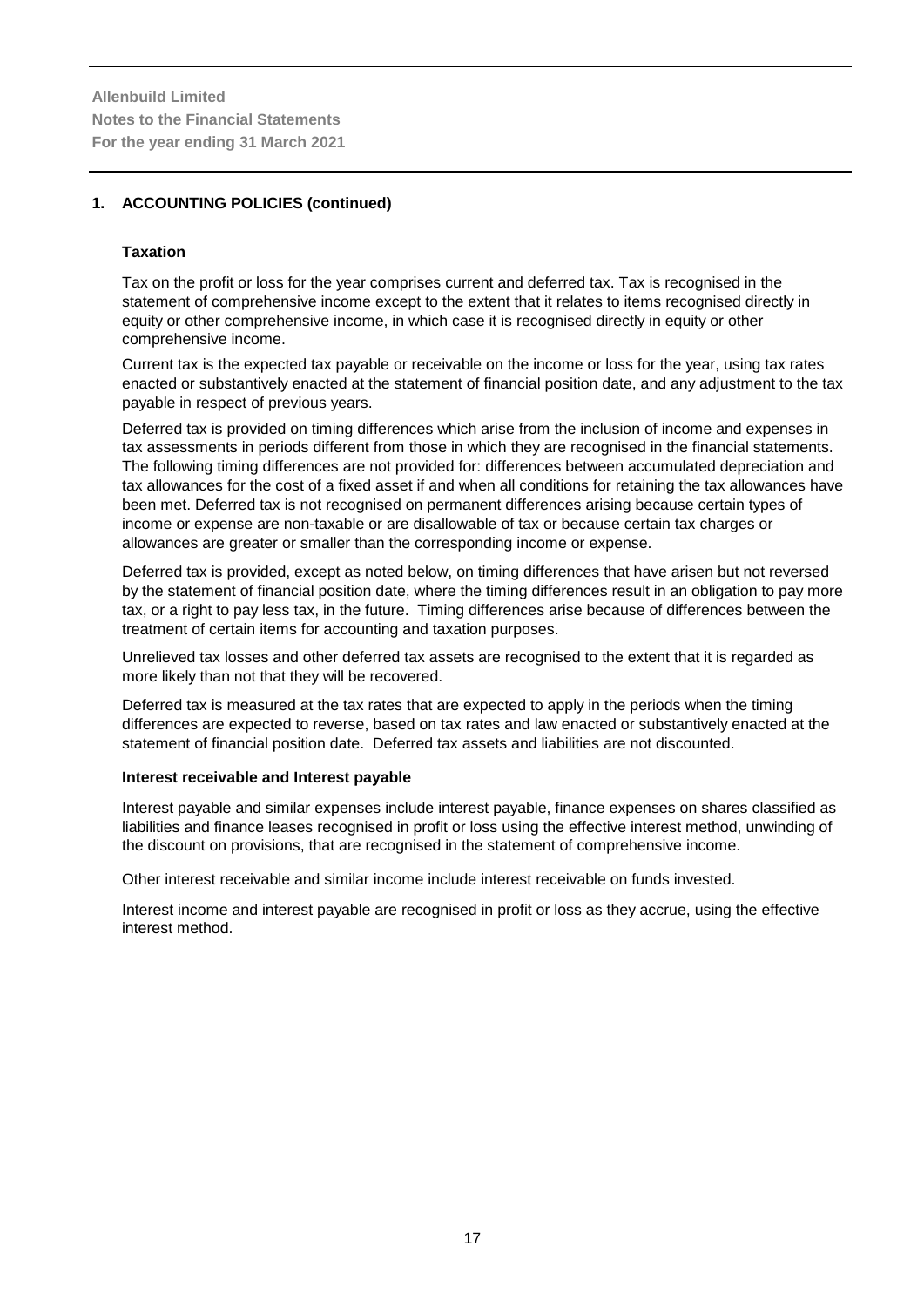#### **1. ACCOUNTING POLICIES (continued)**

#### **Interest-bearing loans and borrowings**

Interest-bearing loans and borrowings are initially recognised at fair value less attributable fees. These fees are then amortised through the income statement on an effective interest rate basis over the expected life of the loan (or over the contractual term where there is no clear indication that a shorter life is appropriate). If the Company subsequently determines that the expected life has changed, the resulting adjustment to the effective interest rate calculation is recognised as a gain or loss on re-measurement and presented separately in the statement of comprehensive income.

#### **Accounting estimates, judgement and provisions**

The preparation of financial statements requires management to exercise judgement in applying accounting policies. It also requires the use of estimates and assumptions that affect the reported amounts of assets, liabilities, income and expenses. The accounting policies for revenue recognition, stock and taxation are disclosed above. Actual results may differ from these estimates.

The revenue recognition and profit recognition policies, which are set out in this note, are central to how the company values the work it has carried out in each financial year.

These policies require forecasts to be made of the outcomes of long-term construction services, which require both estimates and judgements to be made of both cost and income recognition on each contract. On the cost side, estimates of forecasts are made on the final out-turn of each contract in addition to potential costs to be incurred for any defects liabilities. On the income side, estimates and judgements are made on variations to consideration which typically include variations due to changes in scope of work, recoveries of claim income from customers, and potential liquidated damages that may be levied by the customer. Judgements and estimates are reviewed regularly throughout the contract life based on latest available information and adjustments are made where necessary.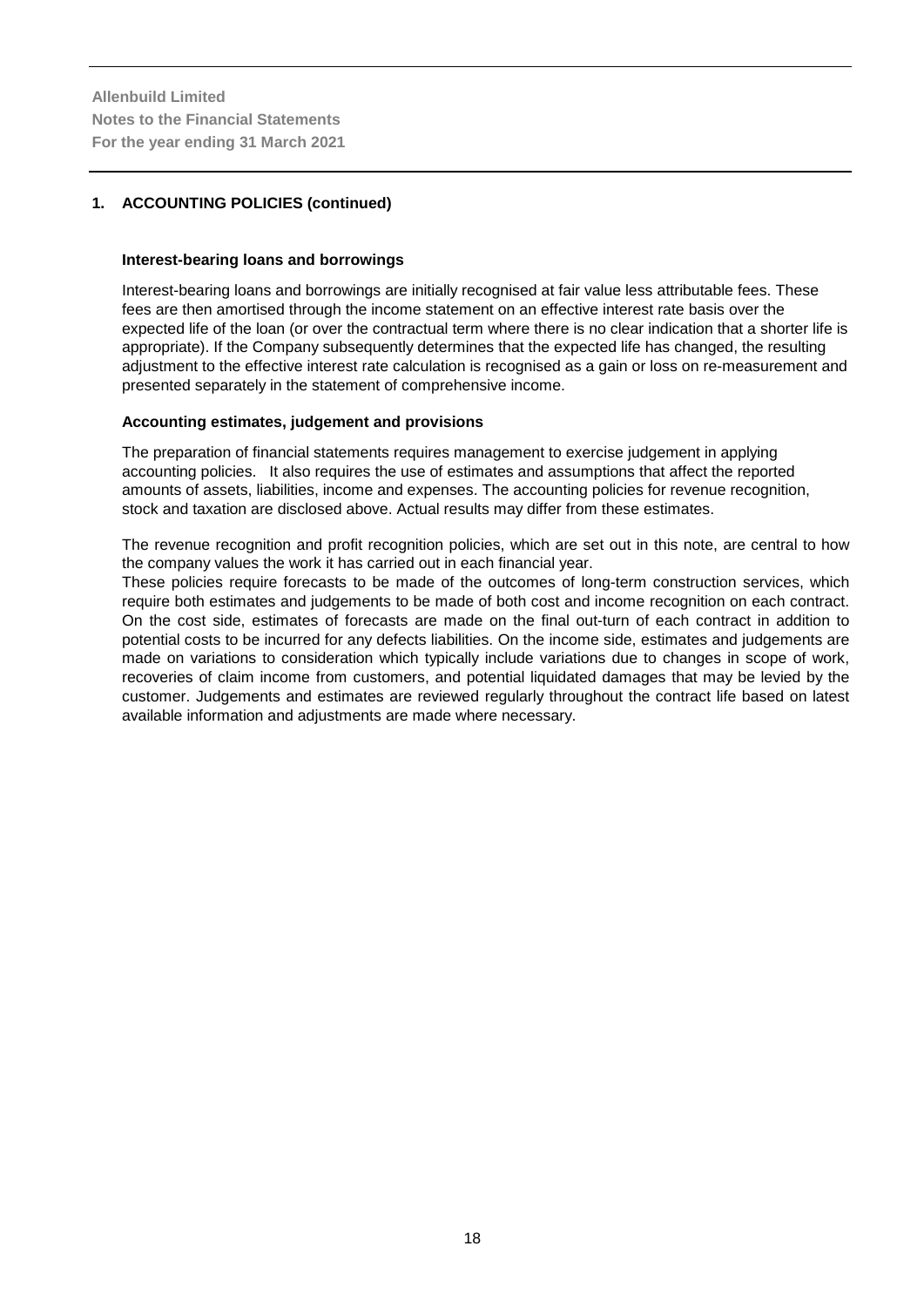#### **2. OPERATING PROFIT**

|                                                                                                                                                                                                                                                                                                                         | Year Ending<br>31 March<br>2021           | Year Ending<br>31 March<br>2020  |
|-------------------------------------------------------------------------------------------------------------------------------------------------------------------------------------------------------------------------------------------------------------------------------------------------------------------------|-------------------------------------------|----------------------------------|
|                                                                                                                                                                                                                                                                                                                         | £'000                                     | £'000                            |
| The operating profit is stated after charging:<br>Fees payable to the company's auditor for the audit of the<br>financial statements<br>Depreciation of owned assets<br>Hire of plant and machinery<br>Operating lease rentals - Land & Buildings<br>Operating lease rentals - Other<br>Other Income in relation to JRS | 35<br>393<br>2,662<br>213<br>125<br>(226) | 51<br>520<br>3,895<br>489<br>184 |

# **3. DIRECTORS' AND EMPLOYEES**

| The average number of employees expressed as full time             | <b>Year Ending</b><br>31 March<br>2021 | Year Ending<br>31 March<br>2020 |
|--------------------------------------------------------------------|----------------------------------------|---------------------------------|
| equivalents (including the directors') employed during the         |                                        |                                 |
| year was as follows:<br>Construction<br>Administration             | 29<br>72                               | 33<br>129                       |
|                                                                    | 101                                    | 162                             |
| Staff costs, including directors' remuneration were as follows:    | £'000                                  | £'000                           |
| Wages and salaries<br>Social security costs<br>Other pension costs | 3,821<br>2,536<br>669                  | 9,696<br>1,047<br>948           |
|                                                                    | 7,026                                  | 11,691                          |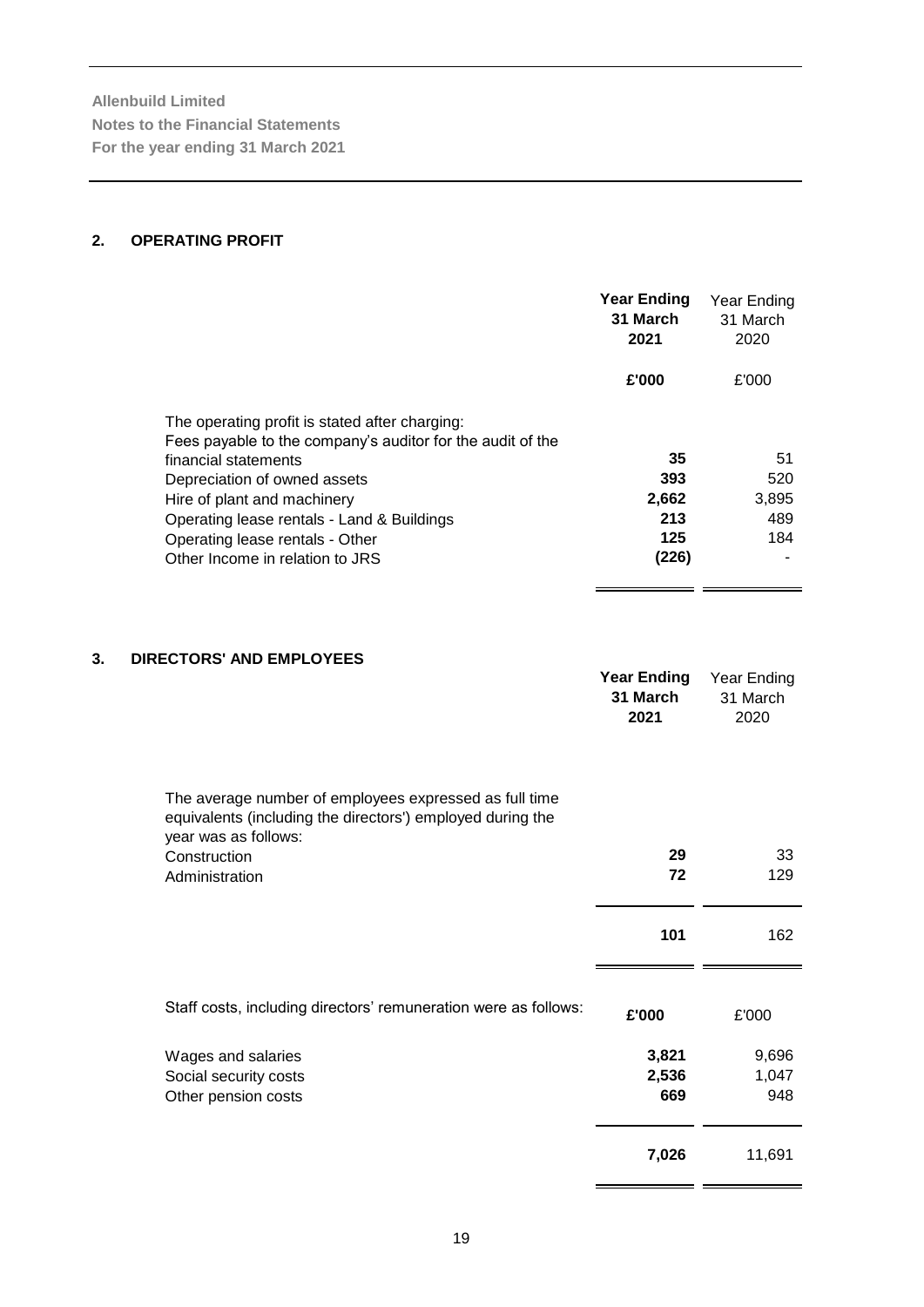#### **3. DIRECTORS' AND EMPLOYEES (continued)**

|                                                                            | Year<br><b>Ending 31</b><br><b>March</b><br>2021 | Year<br>Ending 31<br>March<br>2020 |
|----------------------------------------------------------------------------|--------------------------------------------------|------------------------------------|
|                                                                            | £'000                                            | £'000                              |
| Directors' emoluments:                                                     |                                                  |                                    |
| Aggregate emoluments<br>Company contributions to stakeholder pension plans |                                                  | 170<br>12                          |
|                                                                            |                                                  | 182                                |

At 31 March 2021, the number of directors' who had contributions to their stakeholder pension plans paid by the Company was 0 (2020: 1).

| <b>Highest paid director:</b>          |                |     |
|----------------------------------------|----------------|-----|
| Aggregate emoluments                   | $\blacksquare$ | 170 |
| Stakeholder pension plan contributions | -              | 12  |
|                                        | $\blacksquare$ | 182 |

The director information above refers to directors' who are remunerated by Allenbuild Limited and not by other entities within the Places for People Group.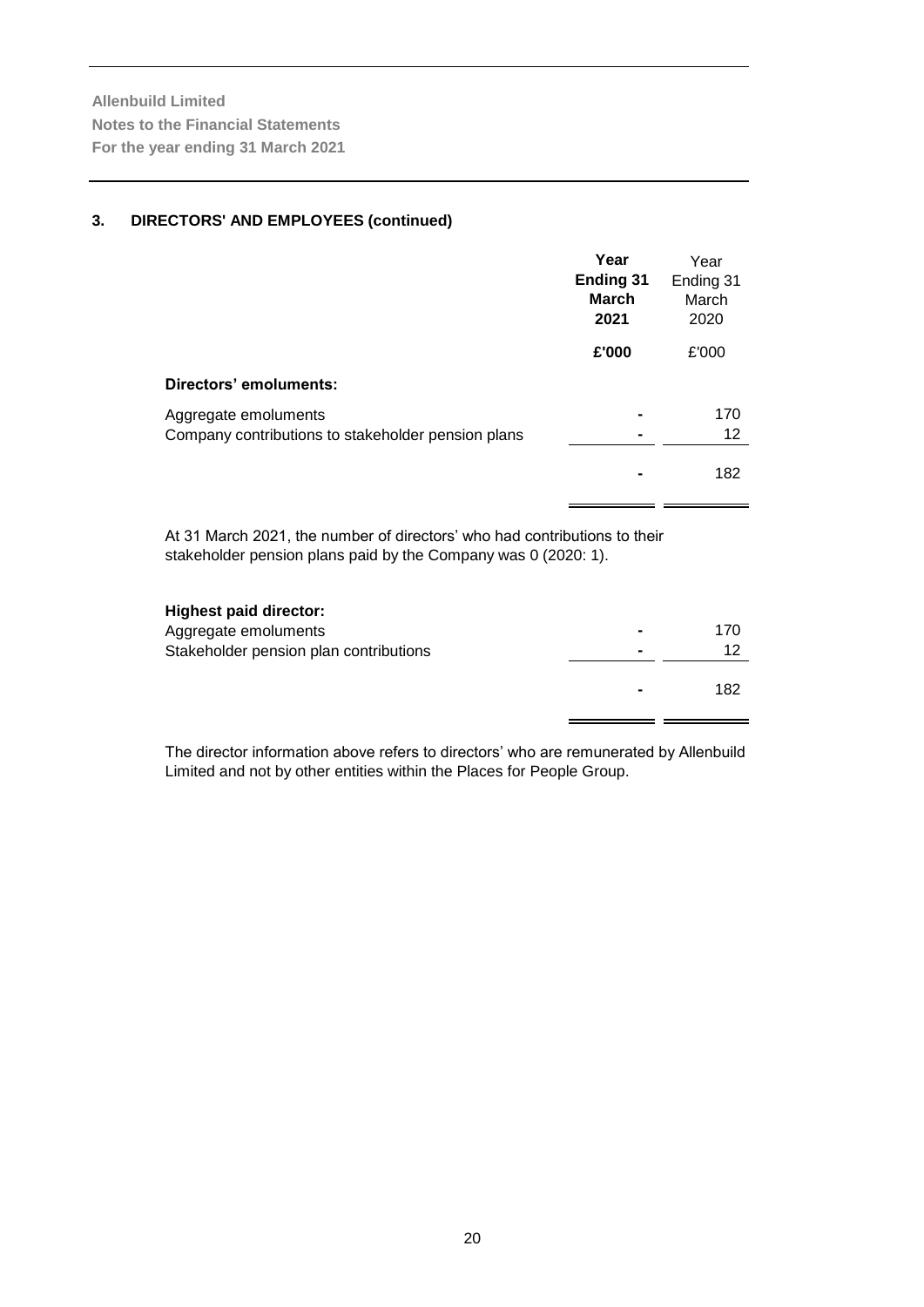# **4. TAXATION**

|                                                                                                                 | <b>Year Ending</b><br>31 March 2021<br>£'000 | Year Ending<br>31 March<br>2020<br>£'000 |
|-----------------------------------------------------------------------------------------------------------------|----------------------------------------------|------------------------------------------|
| Total tax expense recognised in the Statement of Comprehensive<br><b>Income</b>                                 |                                              |                                          |
| <b>UK Corporation Tax:</b><br><b>Group Relief</b>                                                               | (928)                                        | (3,621)                                  |
| Total current tax                                                                                               | (928)                                        | (3,621)                                  |
| Deferred taxation:<br>Origination and reversal of timing differences<br>Adjustments in respect of prior periods | (751)                                        |                                          |
| Total deferred tax                                                                                              | (751)                                        |                                          |
|                                                                                                                 |                                              |                                          |
| <b>Total tax</b>                                                                                                | (1,679)                                      | (3,621)                                  |
| Reconciliation of effective tax rate                                                                            | £000                                         | £000                                     |
| The tax assessed is lower than the standard rate of corporation tax in<br>the UK of 19%                         |                                              |                                          |
| Loss for the year                                                                                               | (4, 587)                                     | (19, 597)                                |
| Profit on ordinary activities multiplied by the standard rate of corporation<br>tax in the UK                   | (872)                                        | (3,723)                                  |
| - Non-deductible expenses                                                                                       | 1                                            | 4                                        |
| - Movement in unrecognised deferred tax                                                                         | (57)                                         | 98                                       |
| - Rate Difference                                                                                               |                                              |                                          |
| - Adjustments to tax charge in respect of prior periods                                                         | (751)                                        |                                          |
| Total tax expense included in Statement of Comprehensive<br><b>Income</b>                                       | (1,679)                                      | (3,621)                                  |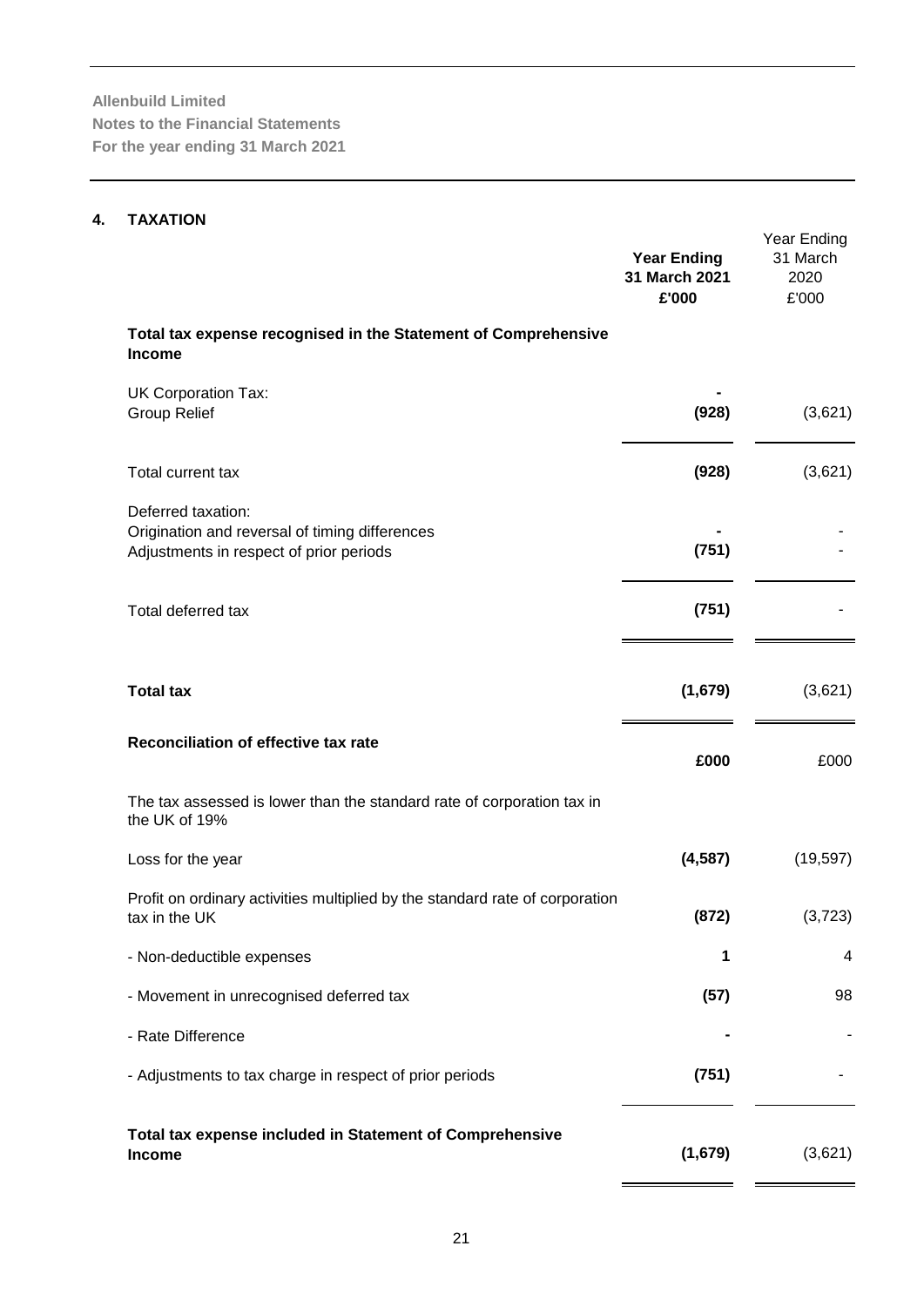| 5. | <b>INTEREST RECEIVABLE AND SIMILAR INCOME</b>                          |       |       |
|----|------------------------------------------------------------------------|-------|-------|
|    |                                                                        | 2021  | 2020  |
|    |                                                                        | £'000 | £'000 |
|    | Interest receivable on cash deposits                                   |       | 3     |
|    |                                                                        |       |       |
| 6. | INTEREST PAYABLE AND SIMILAR CHARGES                                   |       |       |
|    |                                                                        | 2021  | 2020  |
|    |                                                                        | £'000 | £'000 |
|    | On financial liabilities not at fair value through income and expense: |       |       |
|    | Interest payable on bank loans and overdrafts                          | 259   |       |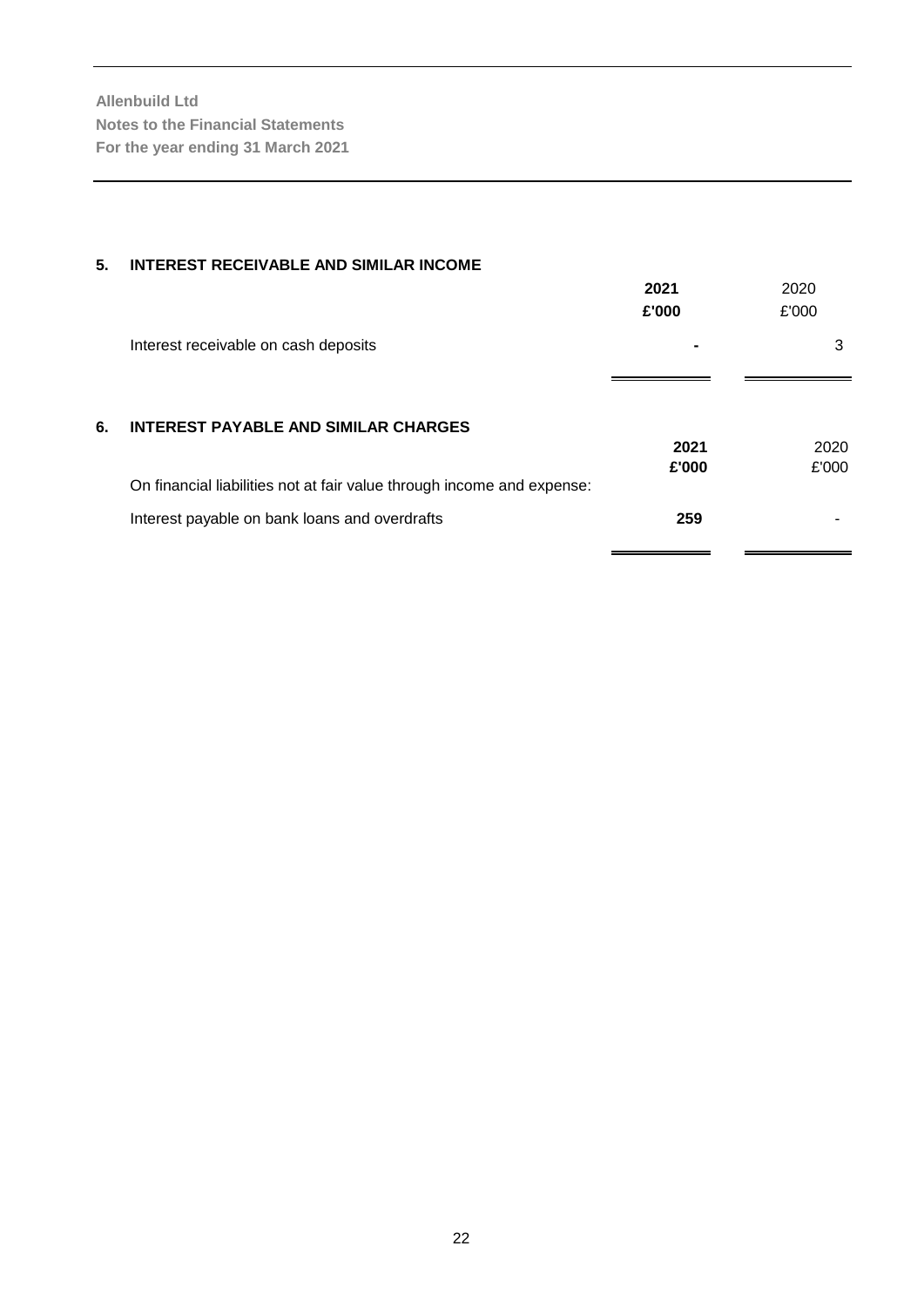### **7. FIXED ASSETS**

|                                    | <b>Fixtures and</b><br><b>Fittings</b><br>£'000 | <b>Motor</b><br><b>Vehicles</b><br>£'000 | Total<br>£'000 |
|------------------------------------|-------------------------------------------------|------------------------------------------|----------------|
| Cost                               |                                                 |                                          |                |
| At 1 April 2020                    | 3,487                                           | 65                                       | 3,552          |
| Additions                          | 29                                              | 52                                       | 81             |
| At 31 March 2021                   | 3,516                                           | 117                                      | 3,633          |
| <b>Depreciation and impairment</b> |                                                 |                                          |                |
| At 1 April 2020                    | 2,454                                           | 65                                       | 2,519          |
| Charge for year                    | 388                                             | 5                                        | 393            |
| At 31 March 2021                   | 2,842                                           | 70                                       | 2,912          |
| Net book value at 31 March 2021    | 674                                             | 47                                       | 721            |
| Net book value at 1 April 2020     | 1,033                                           | 0                                        | 1,033          |

# **8. DEBTORS: AMOUNTS FALLING DUE AFTER MORE THAN ONE YEAR**

|                                                           | 2021<br>£'000 | 2020<br>£'000 |
|-----------------------------------------------------------|---------------|---------------|
| Amounts recoverable on contracts                          | 426           | 1,175         |
| 9.<br><b>DEBTORS: AMOUNTS FALLING DUE WITHIN ONE YEAR</b> |               |               |
|                                                           | 2021          | 2020          |
|                                                           | £'000         | £'000         |
| Trade debtors                                             | 2,151         | 1,959         |
| Amounts owed by group undertakings                        | 5,440         | 12,007        |
| Amounts recoverable on contracts*                         | 8,384         | 7,255         |
| Value added tax recoverable                               | 370           | 382           |
| Other debtors                                             | 3             | 31            |
| Prepayments                                               | 61            | 220           |
|                                                           | 16,409        | 21,854        |

\*Includes amounts receivable from group undertakings of £5.2m (£4.1M in 2020)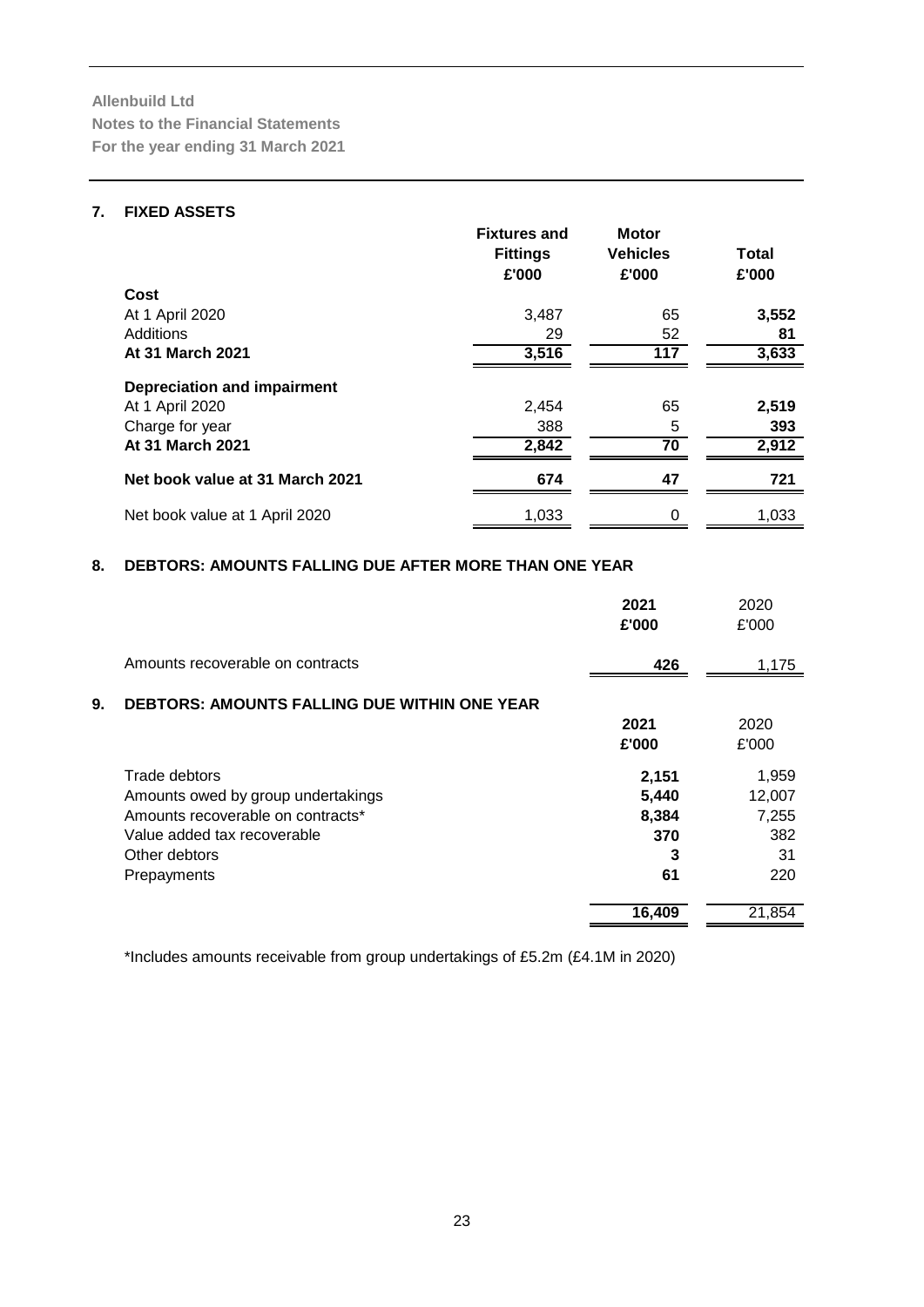| 10. CREDITORS: AMOUNTS FALLING DUE WITHIN ONE YEAR |        |        |
|----------------------------------------------------|--------|--------|
|                                                    | 2021   | 2020   |
|                                                    | £'000  | £'000  |
| Trade creditors                                    | 3.034  | 4,803  |
| Amounts owed to group undertakings*                | 10.884 | 8,560  |
| Other taxes and social security                    | 3.809  | 1,705  |
| Other creditors                                    | 348    | 734    |
| Accruals and deferred income                       | 14.643 | 21,143 |
|                                                    | 32.719 | 36,945 |

\*Includes loan payable on demand from PFP Homes Limited of £7.5m (£5M in 2020) and interest on this loan of £259K

# **11. CREDITORS: AMOUNTS FALLING DUE AFTER MORE THAN ONE YEAR**

|                        | 2021<br>£'000 | 2020<br>£'000    |
|------------------------|---------------|------------------|
| <b>Trade Creditors</b> | 2,517         | 3711<br>. ا /, ل |

#### **12. DEFERRED TAX**

Losses have been recognised to the extent that they are expected to be utilised in the foreseeable future. Trading losses of £9,159k (2020: £9,159) have not been recognised, resulting in a unrecognised deferred tax asset of 1,740k (2020: £1,740); this was calculated using a 19% rate.

#### **Factors Affecting current and future tax change**

The Main rate of corporation tax since 1st April 2017 has been 19%

An increase in the UK corporation tax rate from 19% to 25% (effective 1 April 2023) was substantively enacted on 24May 2021. This will increase the company's future current tax charge accordingly and increase the unrecognised deferred tax asset by £550k.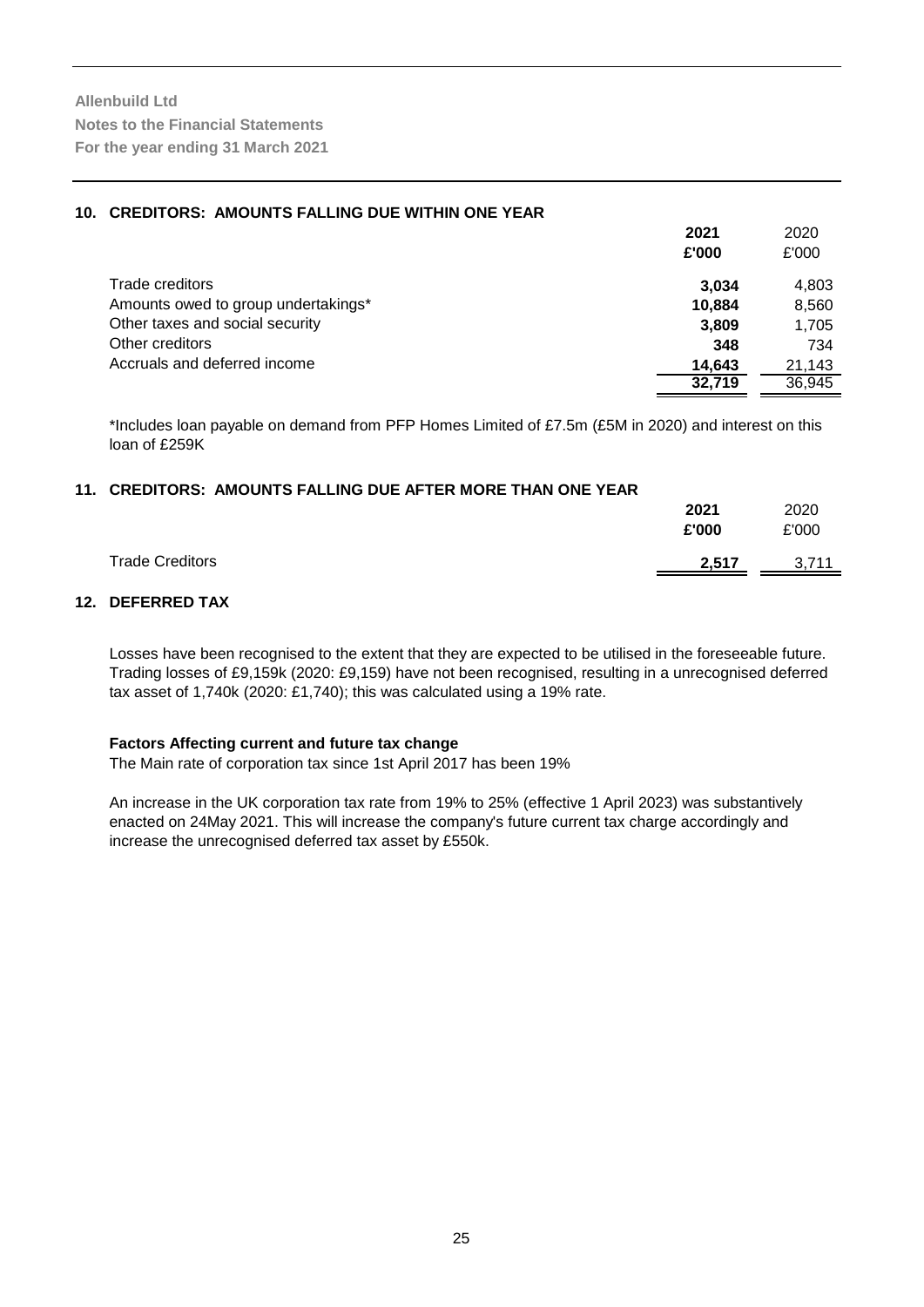| 13. | <b>SHARE CAPITAL</b>               |        |        |
|-----|------------------------------------|--------|--------|
|     |                                    | 2021   | 2020   |
|     |                                    | £'000  | £'000  |
|     | <b>Equity Shares</b>               |        |        |
|     | Allotted, called up and fully paid |        |        |
|     | <b>Ordinary Shares</b>             | 17,352 | 17,352 |
|     |                                    |        |        |

Share Capital consists of:

8,675,920 Ordinary £1 A shares 8,675,920 Ordinary £1 B shares

## **14. OTHER FINANCIAL COMMITMENTS**

The company had no capital commitments in relation to equipment and plant. (2020: £nil).

The company had annual commitments under non-cancellable operating leases as follows:

|                                                                             |                                     | 2021                                                 |                              | 2020                                   |
|-----------------------------------------------------------------------------|-------------------------------------|------------------------------------------------------|------------------------------|----------------------------------------|
|                                                                             | <b>Land and</b><br><b>Buildings</b> | Plant,<br><b>Equipment</b><br>and<br><b>Vehicles</b> | Land and<br><b>Buildings</b> | Plant,<br>Equipment<br>and<br>Vehicles |
|                                                                             | £'000                               | £'000                                                | £'000                        | £'000                                  |
| Operating leases expiring:<br>Within one year<br>Between two and five years | 140<br>190                          | 50<br>30                                             | 435<br>80                    | 33<br>131                              |
| Over five years                                                             | 118                                 |                                                      | 390                          | ۰                                      |
|                                                                             | 448                                 | 80                                                   | 905                          | 164                                    |

During the year £338,131 was recognised as an expense in the statement of comprehensive income in respect of operating leases (2020: £673,000).

The nature of the operating leases committed to by the company are; defined term building leases under a mix of full tenant repairing terms and serviced facility terms; and defined term vehicle leases.